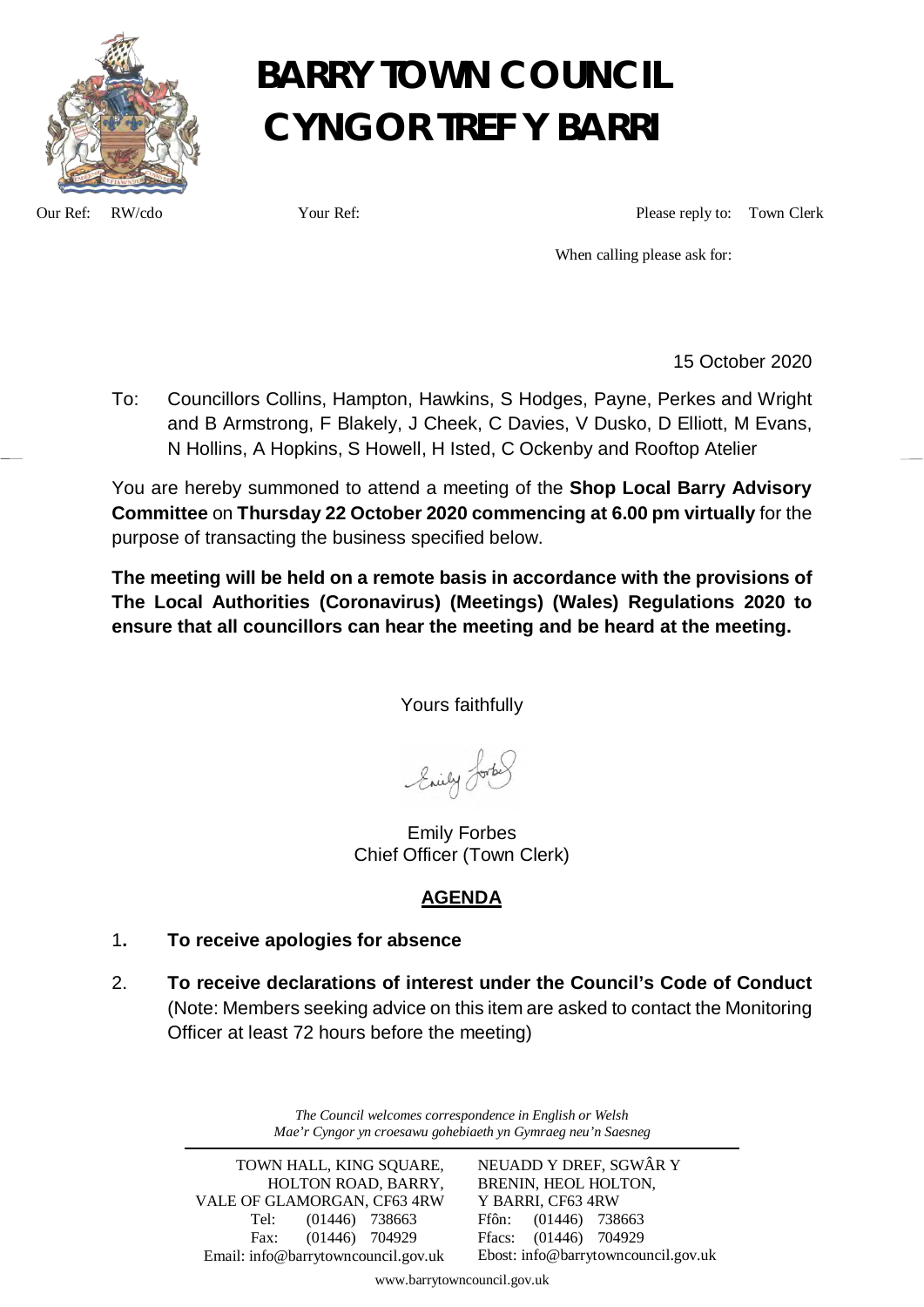#### 3. **Well-being of Future Generations (Wales) Act 2015 (To note)**

*Sustainable Barry Committee members will note that this Act sets out the requirement for a public body to act in a manner which seeks to ensure that the needs of the present are met without compromising the ability of future generations to meet their own needs.*

In order to act in that manner, a public body must take account of the following *things:*

- *(a) the importance of balancing short term needs with the need to safeguard the ability to meet long term needs, especially where things done to meet short term needs may have detrimental long term effect;*
- *(b) the need to take an integrated approach, by considering how—*

*(i) the body's well-being objectives may impact upon each of the well-being goals;*

*(ii) the body's well-being objectives impact upon each other or upon other public bodies' objectives, in particular where steps taken by the body may contribute to meeting one objective but may be detrimental to meeting another;*

*(c)the importance of involving other persons with an interest in achieving the well-being goals and of ensuring those persons reflect the diversity of the population of the part of Wales in relation to which the body exercises functions;*

*(d)how acting in collaboration with any other person (or how different parts of the body acting together) could assist the body to meet its wellbeing objectives, or assist another body to meet its objectives;*

*(e) how deploying resources to prevent problems occurring or getting worse may contribute to meeting the body's well-being objectives, or another body's objectives.* 

- 4. **To approve the minutes of the last meeting held on 16 July 2020 (Pages 307-311)**
- 5. **Draft Budget 2021/22 (including budget monitoring report to 30 September 2020) (Pages 313-314)**
- 6**. Feedback from Sustainable Barry Working Group (Verbal)**

*The Council welcomes correspondence in English or Welsh Mae'r Cyngor yn croesawu gohebiaeth yn Gymraeg neu'n Saesneg*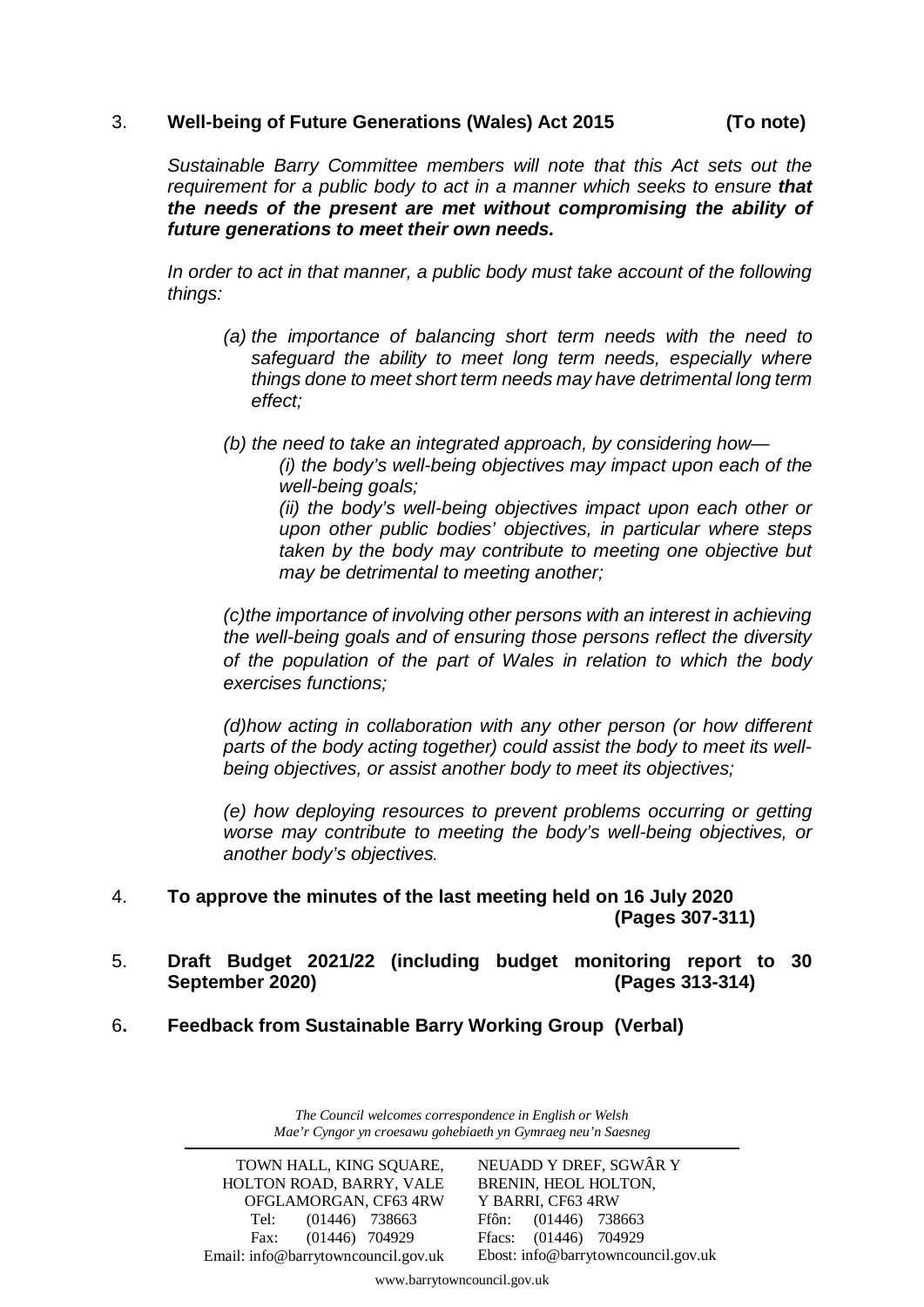#### 7**. Christmas 2020**

- **i. Christmas Lights (Page 315)**
- **ii. Request from Barry Community Choir (Page 316)**
- **iii. Traders ideas for the festive period (Open Discussion)**

#### 8**. Vale Town Centres Marketing Campaign (Pages 317-330)**

#### 9. **Date of next meeting**

The next meeting of the **Shop Local Barry Advisory Committee** is scheduled for 21 January 2020

**Distribution** – All Councillors and members of the public recorded as confirming they would like to retain membership.

> *The Council welcomes correspondence in English or Welsh Mae'r Cyngor yn croesawu gohebiaeth yn Gymraeg neu'n Saesneg*

TOWN HALL, KING SQUARE, HOLTON ROAD, BARRY, VALE OFGLAMORGAN, CF63 4RW Tel: (01446) 738663 Fax: (01446) 704929 Email: info@barrytowncouncil.gov.uk NEUADD Y DREF, SGWÂR Y BRENIN, HEOL HOLTON, Y BARRI, CF63 4RW Ffôn: (01446) 738663 Ffacs: (01446) 704929 Ebost: info@barrytowncouncil.gov.uk

www.barrytowncouncil.gov.uk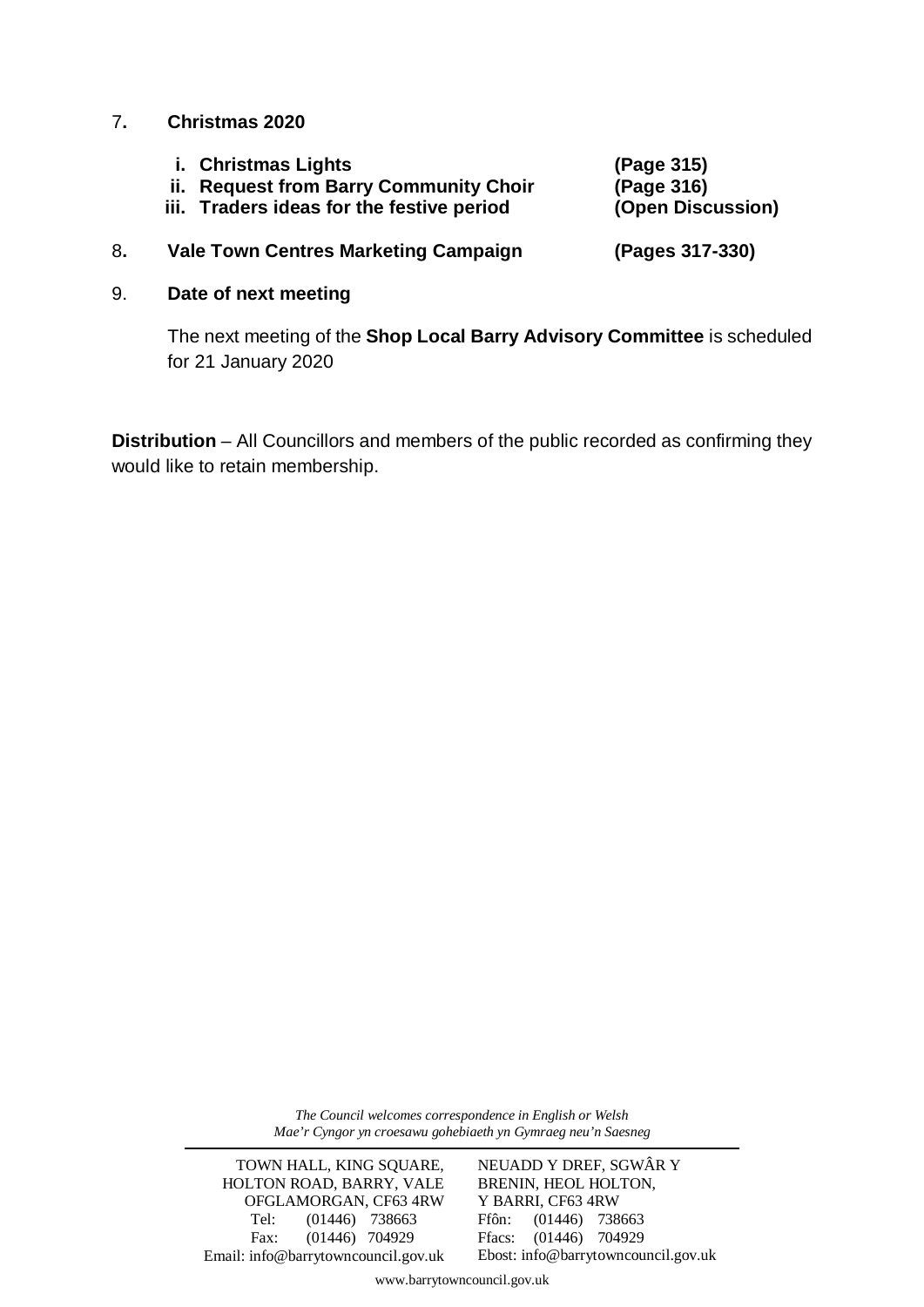#### **BARRY TOWN COUNCIL**

#### **DRAFT MINUTES OF A MEETING OF THE SHOP LOCAL BARRY ADVISORY COMMITTEE HELD ON THURSDAY 16 JULY, 2020, AT 6.00 PM**

**PRESENT**: Councillor Perkes (Chairperson) together with Councillors Collins, Hawkins, S Hodges and Payne; Along with S Burnell (Awesome Wales – joined at 7.06pm), Amy Greenfield (Awesome Wales – joined at 7.06pm), H Isted (HI Communications)

**ALSO PRESENT**: Robyn Walsh – Community Engagement Officer Rhian Burns – Administrator Hannah Linton - Administrator Councillor Clarke - Observer

#### SL144. **APOLIGIES FOR ABSENCE**

No apologies were received.

#### SL145. **DECLARATIONS OF INTEREST**

None were received.

#### SL146. **MINUTES OF A MEETING HELD ON 6 FEBRUARY 2020**

**RESOLVED that the minutes of the Shop Local Barry Advisory Committee held on 6 February 2020 be approved and signed as a correct record.**

#### SL147. **SOCIAL MEDIA UPDATE AND DISCUSSION**

Members received an update on the Shop Local social media.

Hannah Isted advised that the response to the Shop Local social media had been good and that it had been covered on the ITV News. She noted that whether the social media continued to be maintained by HI Communications or was taken over in-house she felt it was an important tool to support local businesses that was well received by the traders.

Councillor Payne noted that she felt the videos explaining how traders had put social distancing measures in place in their businesses were very useful.

Councillor Clarke noted that he was unaware of the Shop Local social media output and queried whether there was another way to communicate with people who did not access social media.

Stuart Burnell and Amy Greenfield joined the meeting.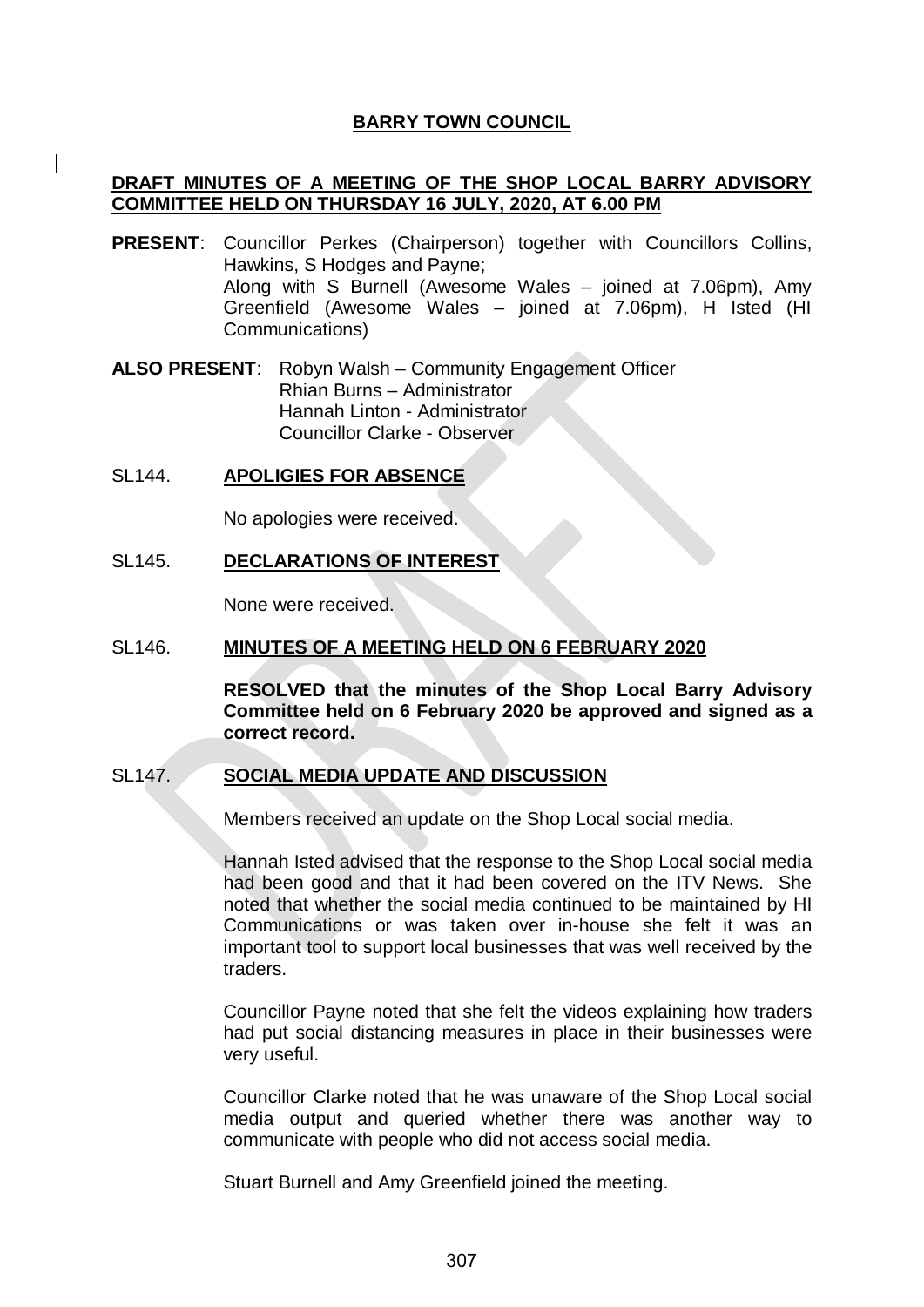The Community Engagement Officer advised that she was working on a Marketing and Communications Strategy which would identify different ways to communicate with the community. She added that social media was a powerful communication tool with a relatively low cost to reach comparison.

Councillor Perkes noted that the Shop Local social media pages were the most successful of all the Barry Town Council social media streams.

Councillor S Hodges noted that she felt social media was very important at the moment. She added that many people were unsure of how safe it is to return to the high street and that businesses with a digital presence were better placed to survive the situation. She further noted that she felt natural growth on social media could not be relied upon and that a larger budget should be procured in order to advertise the town both through social media and through the press.

The Community Engagement Officer advised that she had received feedback from traders that the Shop Local social media pages were appreciated by them and were found to be beneficial.

Hannah Isted noted that there was a lot of support for older people to assist them in becoming more digital. She added that she had worked with a trader to make sure the businesses website was suitable for the older demographic of customers who had been reliant on deliveries during the lockdown period and beyond.

Councillor Perkes noted that the Vale of Glamorgan Council ran projects to assist older people to use digital communication and suggested linking in with any of their projects where possible.

Councillor Payne advised that she would be interested in finding out which businesses in Barry had not survived this period.

Councillor S Hodges noted that she felt it was important for any information to be gathered as quickly as possible in order that action could be taken swiftly.

#### **RECOMMENDED:**

- **1. To a meeting of the Sustainable Barry Working Group on Monday 20 July 2020 that an increased budget be sought for promotion of the town both on social media and through the press.**
- **2. That any resolutions from this item are agreed through the Urgent Action process with Group Leaders in order to ensure a swift response.**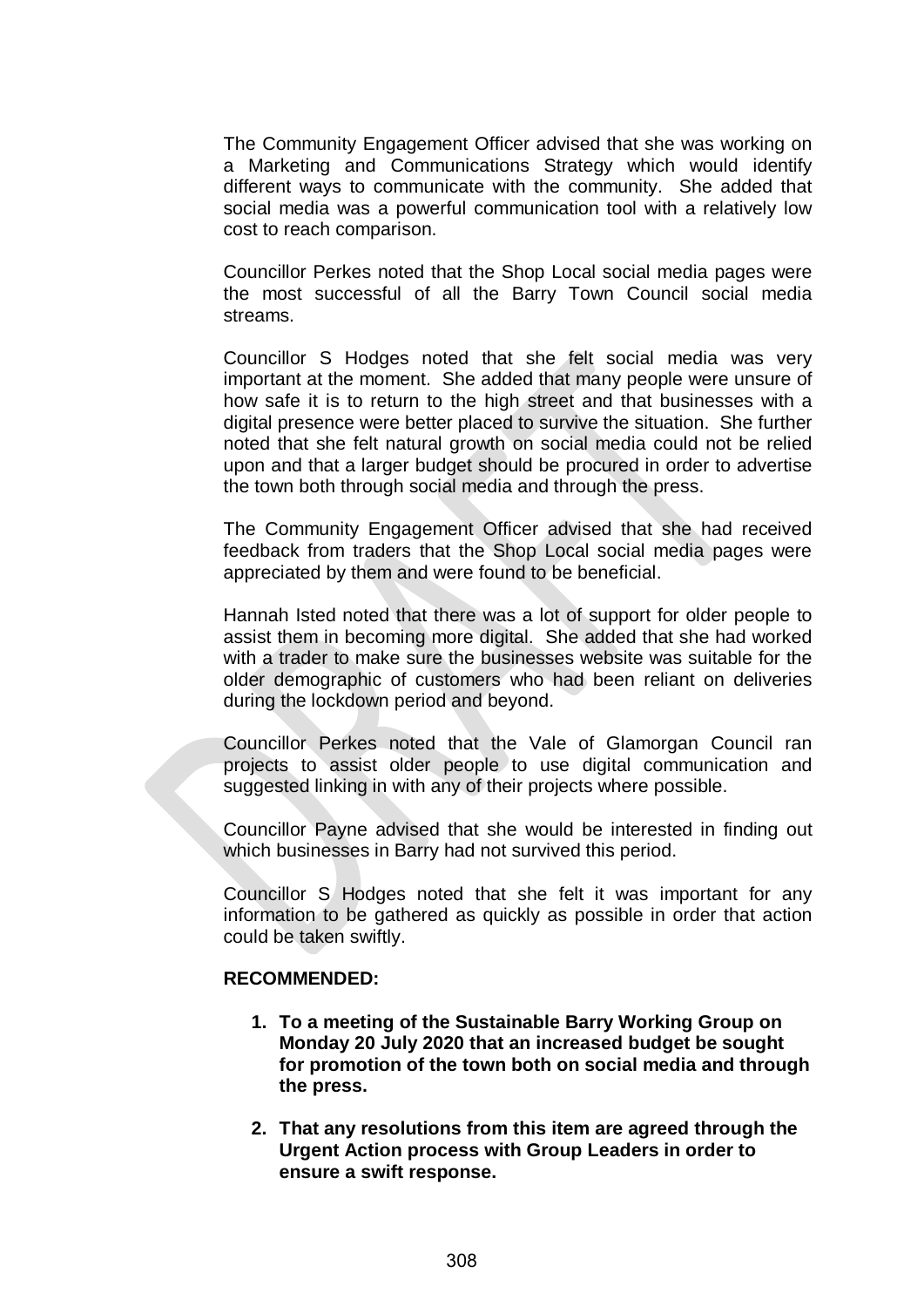#### SL148 **CHAIR UPDATE – DISCUSSION AT SUSTAINABLE BARRY WORKING GROUP**

The Chair advised that it had been very useful for Members of the Shop Local Barry Advisory Group to attend the Sustainable Barry Working Group. She felt that it was important for the Shop Local Group to feedback on how best budgets could be repurposed in order to support the traders in the recovery.

Councillor S Hodges noted that ideas from the traders were necessary in the decision making process and that budgets needed to be identified. She reiterated that this must be done swiftly with decisions agreed by Urgent Action if necessary.

Councillor Clarke advised that he had attended a Vale of Glamorgan Council Resilience Meeting and had felt there had been a lack of cohesion between the approaches of the Vale of Glamorgan Council, the wishes of the traders and the needs of the public.

Amy Greenfield noted that she felt communication from the Vale of Glamorgan Council regarding what measures would be put in place and when had been poor. She advised that the traders would be behind any measures that would help to create a safe shopping environment but felt they had been put in a situation where they were struggling to support measures they did not agree with.

Councillor S Hodges queried whether there was any way to quickly survey traders for ideas on what response they would favour. She also noted it would be helpful to have guidance from Welsh Government on what could feasibly be done in terms of outdoor events.

Councillor Payne suggested signage be placed in the shopping areas outlining the rules and restrictions in place.

Councillor Clarke advised that it may be possible to access funds through the Vale of Glamorgan Resilience Committee for any projects that were put forward.

The Community Engagement Officer noted that with regulations changing and updating so rapidly it was difficult to plan for future events.

#### **RESOLVED:**

**1. That the Community Engagement Officer contacts traders to survey their ideas and feedback on what response would be most beneficial.**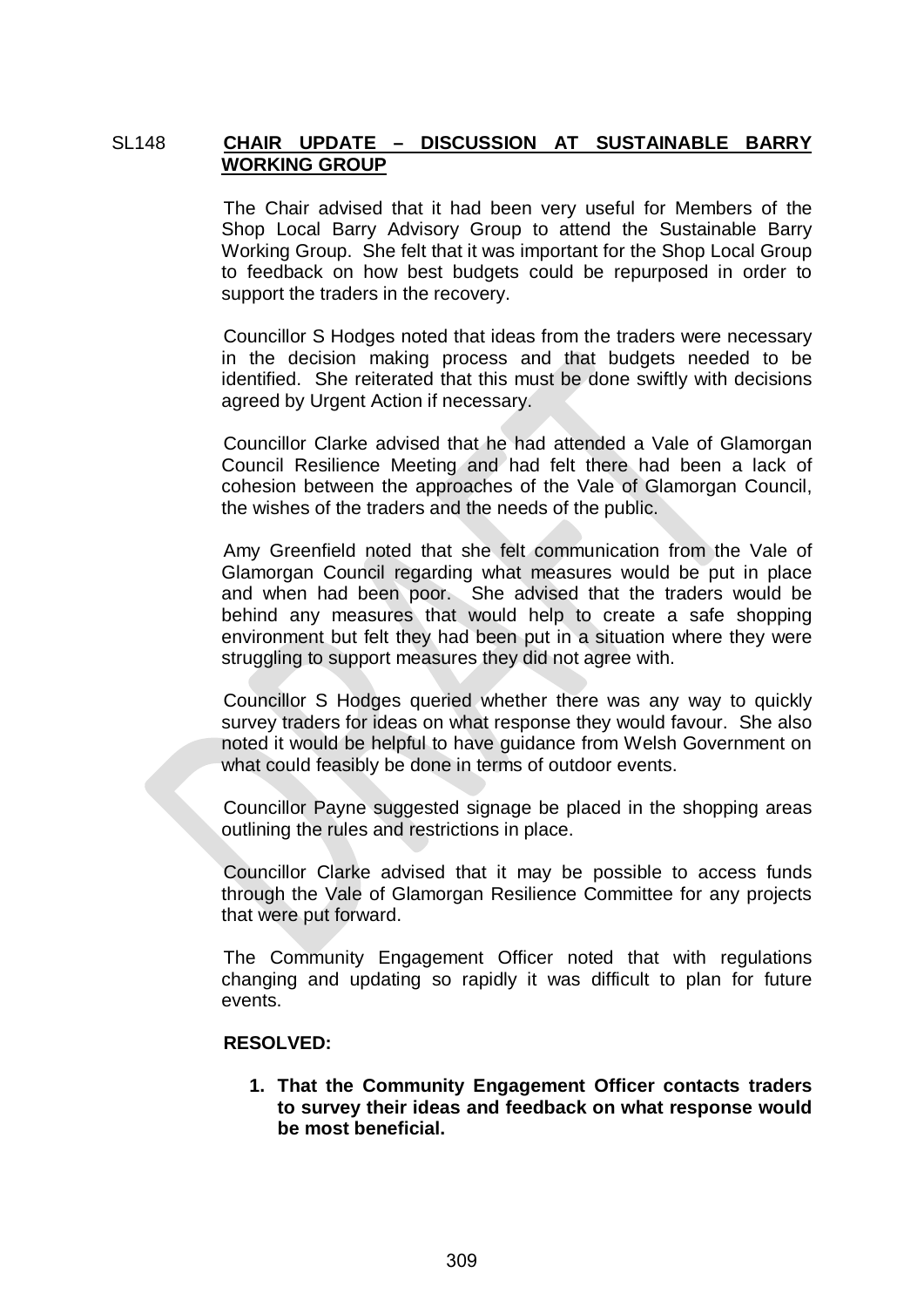**2. That the Shop Local Barry Advisory Group makes representation on behalf of traders to the Vale of Glamorgan Council requesting the most up to date information is provided to businesses.**

#### SL149 **OPEN DISCUSSION**

Members agreed that all topics for discussion had already been covered and actions agreed.

#### SL150 **DATE OF NEXT MEETING**

**RESOLVED: That the date of the next meeting of the Shop Local Barry Advisory Committee is to be confirmed.**

The meeting ended at 6.42 pm.

Signed …………………………… (Chairperson)

Date ……………………………………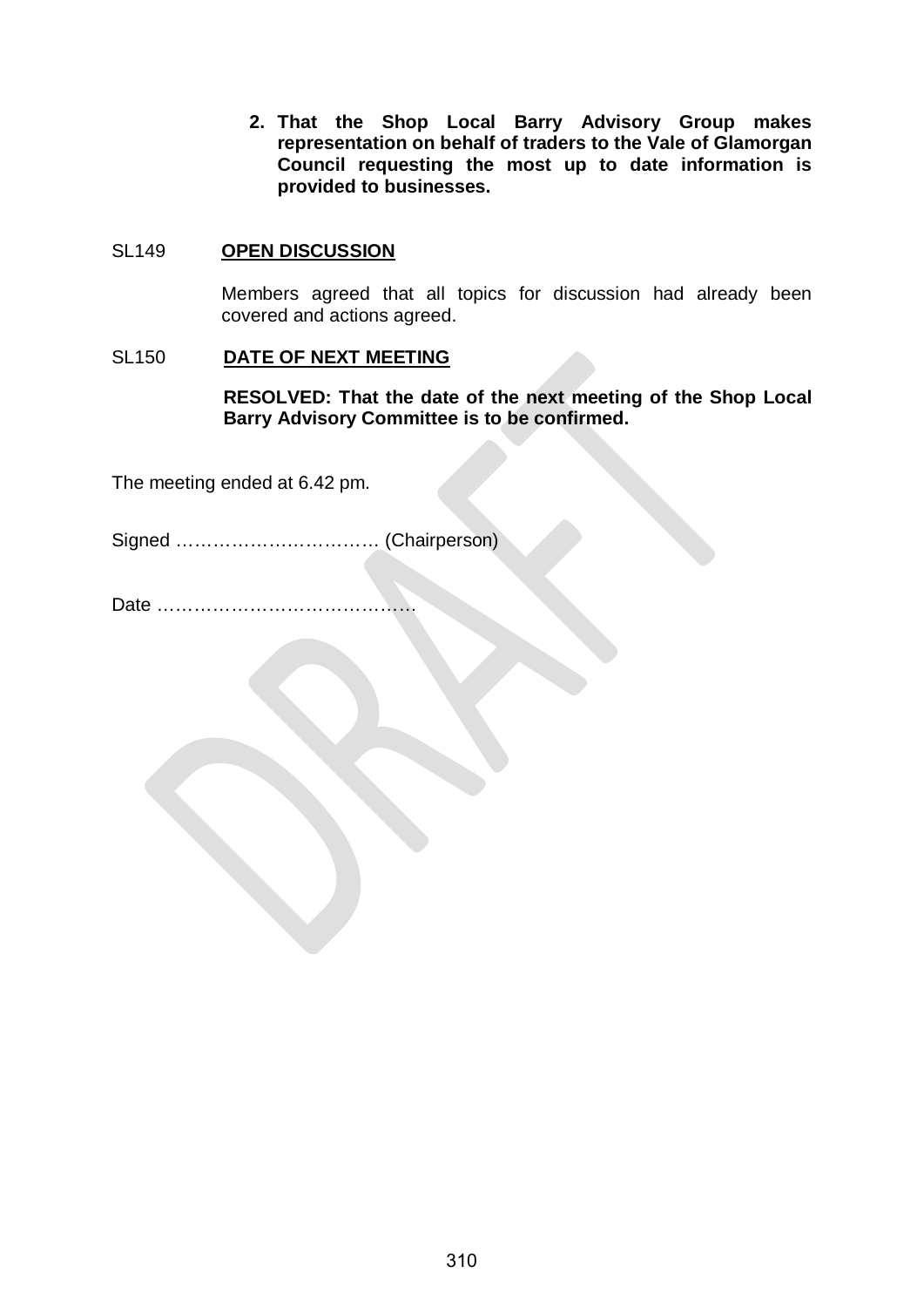#### **FOR INFORMATION ONLY**

#### **ACTION SHEET - SHOP LOCAL - 16 JULY 2020**

| <b>MINUTE</b><br>INO. | <b>ACTION TO BE TAKEN</b>                                                                                        | <b>ACTION TO BE</b><br><b>TAKEN BY</b> | <b>DATE</b><br><b>ACTION TO</b><br><b>BE CARRIED</b> | <b>PROGRESS</b>                                    |
|-----------------------|------------------------------------------------------------------------------------------------------------------|----------------------------------------|------------------------------------------------------|----------------------------------------------------|
|                       |                                                                                                                  |                                        | <b>OUT</b>                                           |                                                    |
| SL129(2)              | That C Edwards contact M Velios regarding point 120(4) on the action sheet.                                      | C. Edwards                             |                                                      | Update required on Shop<br><b>Wraps from Barry</b> |
|                       |                                                                                                                  |                                        | 30.04.2020                                           | <b>Making Waves project</b>                        |
| SL 138(2)             | That the White Ribbon campaign link be forwarded to members of Shop Local Barry Advisory Committee.              | <b>CEO</b>                             | 30.04.2020                                           | complete                                           |
|                       | That Shop Local Barry Advisory committee purchase the domain names 'Shop Local Barry' and 'Barry Shop Local' CEO |                                        |                                                      | Complete - purchased                               |
|                       | and be allocated a budget of up to £100 from the Shop Local Barry budget 2019/20.                                |                                        |                                                      | www.shoplocalbarry.co                              |
| SL 140(3)             |                                                                                                                  |                                        | 21.07.2020                                           | $\mathsf{Im}$                                      |
|                       | <b>RECOMMENDED</b> - To a meeting of the Sustainable Barry Working Group on Monday 20 July 2020 that an          |                                        |                                                      |                                                    |
| SL 147 (1)            | lincreased budget be sought for promotion of the town both on social media and through the press.                | <b>CEO</b>                             | 20.07.2020                                           | agreed by FC                                       |
|                       | <b>RECOMMENDED</b> - That any resolutions from this item are agreed through the Urgent Action process with Group |                                        |                                                      |                                                    |
| SL 147 (2)            | Leaders in order to ensure a swift response.                                                                     | <b>CEO</b>                             | 29.07.2020                                           | agreed by FC                                       |
|                       | That the Community Engagement Officer contacts traders to survey their ideas and feedback on what response       |                                        |                                                      |                                                    |
| SL 148 (1)            | would be most beneficial.                                                                                        | <b>CEO</b>                             | 17.07.2020                                           | Complete                                           |
|                       | That the Shop Local Barry Advisory Group makes representation on behalf of traders to the Vale of Glamorgan      |                                        |                                                      |                                                    |
| SL 148 (2)            | Council requesting the most up to date information is provided to businesses.                                    | <b>CEO</b>                             | 23.07.2020                                           | complete                                           |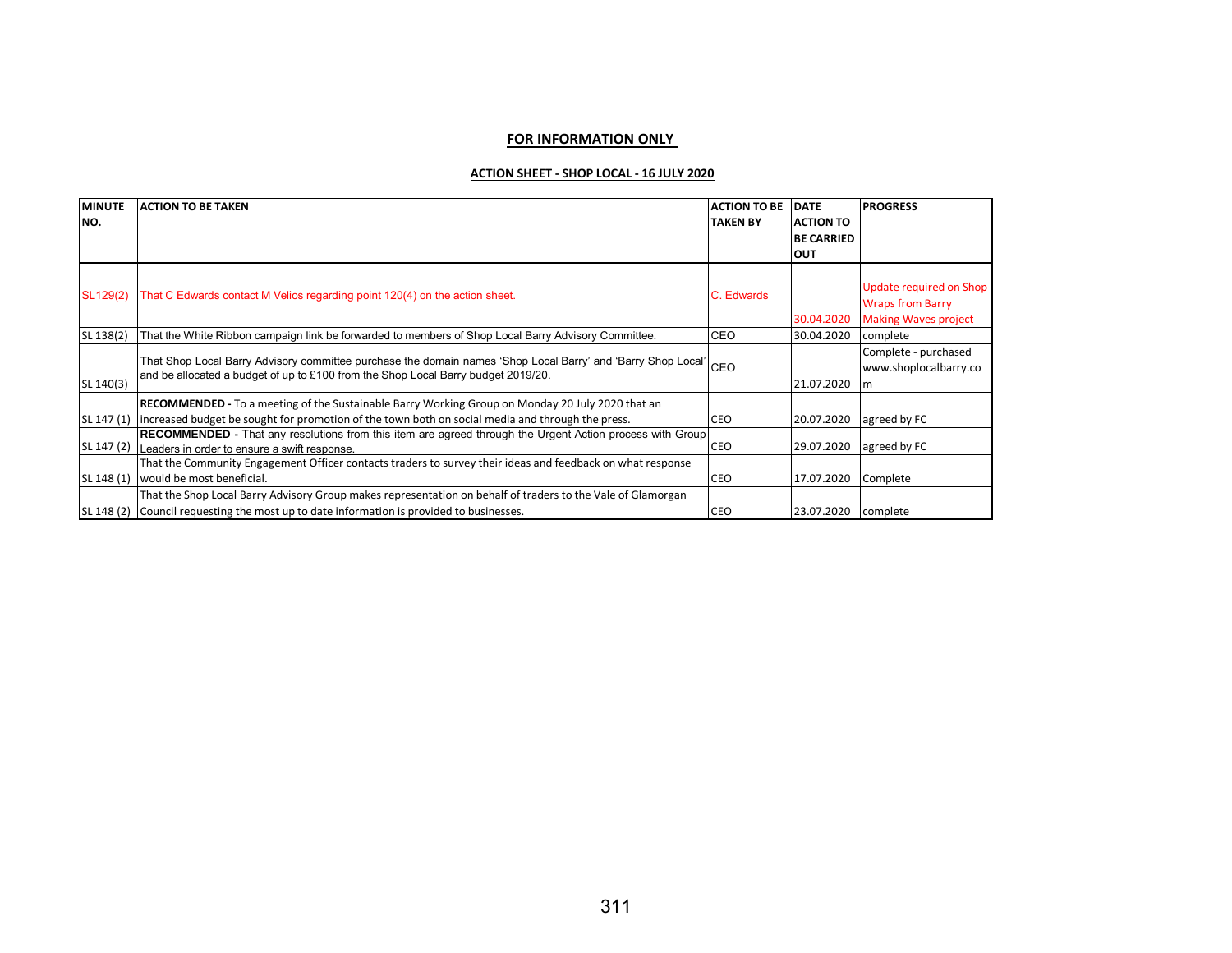#### **DRAT BUDGET 2021/22**

#### **Report Author**

Mark Sims – Deputy Chief Officer

#### **Purpose of Report**

To provide members with the Committee's expenditure in the 2020/21 financial year as at the end of September 2020 and to determine the Committee's requirements for inclusion in the draft budget for 2021/22.

#### **Background Information**

Financial Regulations 3 – Annual Estimates (Budget), states the following:

"Each committee shall review its three year forecast of revenue and capital receipts and payments. Having regard to the forecast, it shall thereafter formulate and submit proposals for the following financial year to the Finance, Policy and General Purposes Committee not later than the end of December each year including any proposals for revising the forecast."

#### **Shop Local Expenditure Breakdown 2020/21 as at 30 September 2020**

| <b>Description</b>                       | <b>Amount</b> | <b>Meeting Date</b>                        | Minute No. |  |  |  |
|------------------------------------------|---------------|--------------------------------------------|------------|--|--|--|
| Social Media April                       | £400.00       | 6 February 2020                            | SL140 (5)  |  |  |  |
| 2020                                     |               |                                            |            |  |  |  |
| Social Media                             | £400.00       | Full Council 29 July                       | 755 (8)    |  |  |  |
| September 2020                           |               | 2020                                       |            |  |  |  |
| Shop Local Domain                        | £100.00       | 6 February 2020                            | SL140 (3)  |  |  |  |
| Name Purchase                            |               |                                            |            |  |  |  |
|                                          |               |                                            |            |  |  |  |
|                                          |               |                                            |            |  |  |  |
| <b>Committed to Date</b>                 |               | £3,600 (Social Media Contract)             |            |  |  |  |
| <b>Total Spend to Date</b>               |               | £ 900 (awaiting invoice for one payment)   |            |  |  |  |
|                                          |               |                                            |            |  |  |  |
| <b>Budget for Year</b>                   |               | £14,000 (Additional £4,000 repurposed      |            |  |  |  |
|                                          |               | from Corporate Advertising to COVID-19     |            |  |  |  |
|                                          |               | Recovery Fund and allocated for Shop       |            |  |  |  |
|                                          |               | Local Social Media Contract - Full         |            |  |  |  |
|                                          |               | Council 29.07.20 minute no. 755 (8) refers |            |  |  |  |
| <b>Total Spend and Committed to Date</b> |               | £4,500                                     |            |  |  |  |
| <b>Balance Available</b>                 |               | £9,500                                     |            |  |  |  |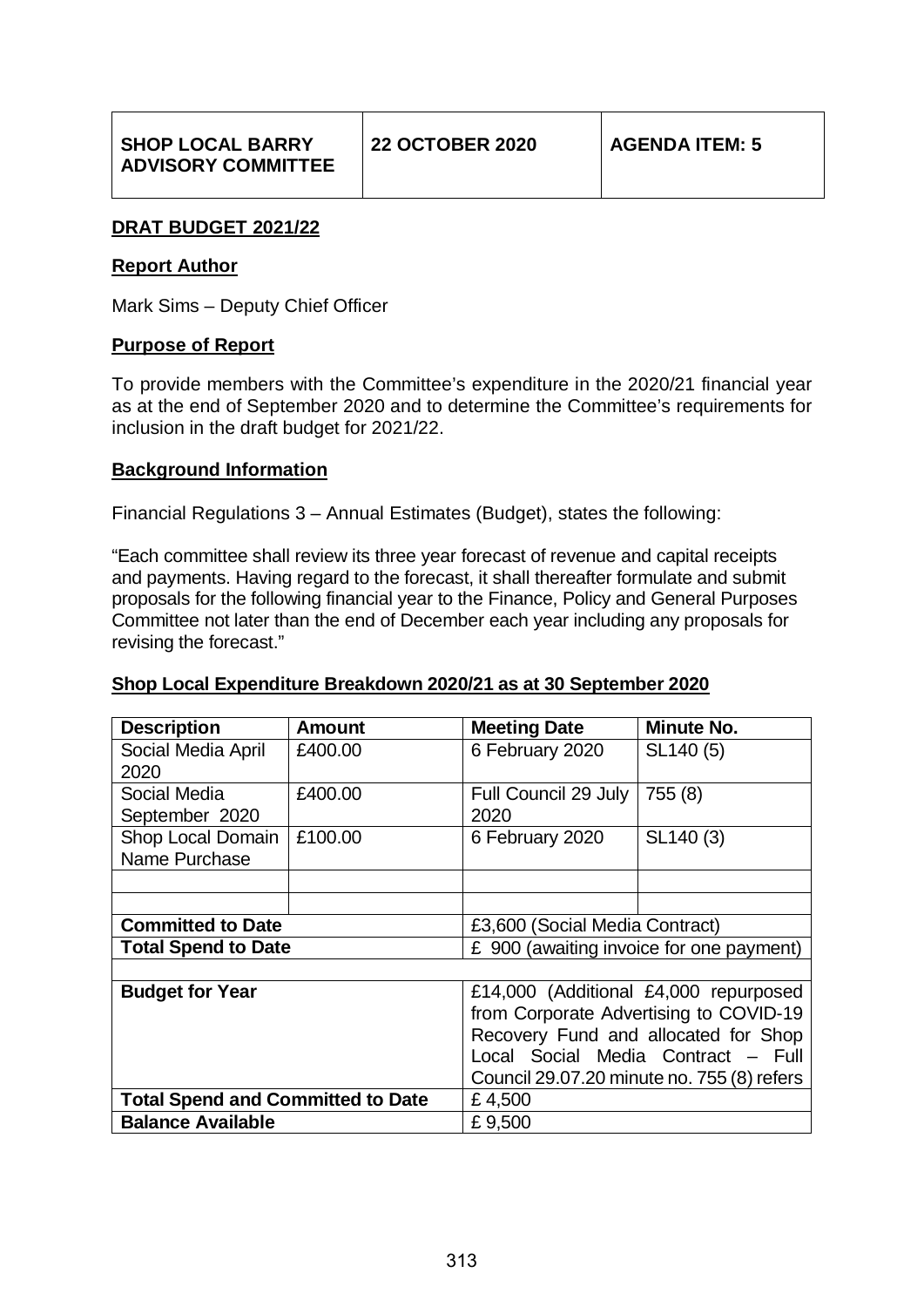The original budget was set at £10,000 (expectation of same figure every year) with a further £4,000 allocated from the Covid-19 Recovery Fund at the meeting of Full Council held on 29 July 2020 specifically to allow for the appointment of an external social media management company to aid in the promotion of Shop Local and the town. The additional £4,000 has been 'earmarked' to cover the costs from September 2020 to June 2021 (10 months).

Members will need to consider whether the costs of an external social media management company for July 2021 – March 2022, being £3,600, can be met from within the existing £10,000 budget to be included for 2021/22 or whether to request additional funding.

#### **Recommendation**

- 1. Members are requested to receive and note the budget monitoring report to 30 September 2020.
- 2. Members are requested to consider their requirements to be included in the draft estimates for 2021/22.
- 3. Recommend to the Finance, Policy and General Purposes Committee meeting being held on 16 November 2020 the Shop Local Barry Advisory Committee's requirements for 2021/22.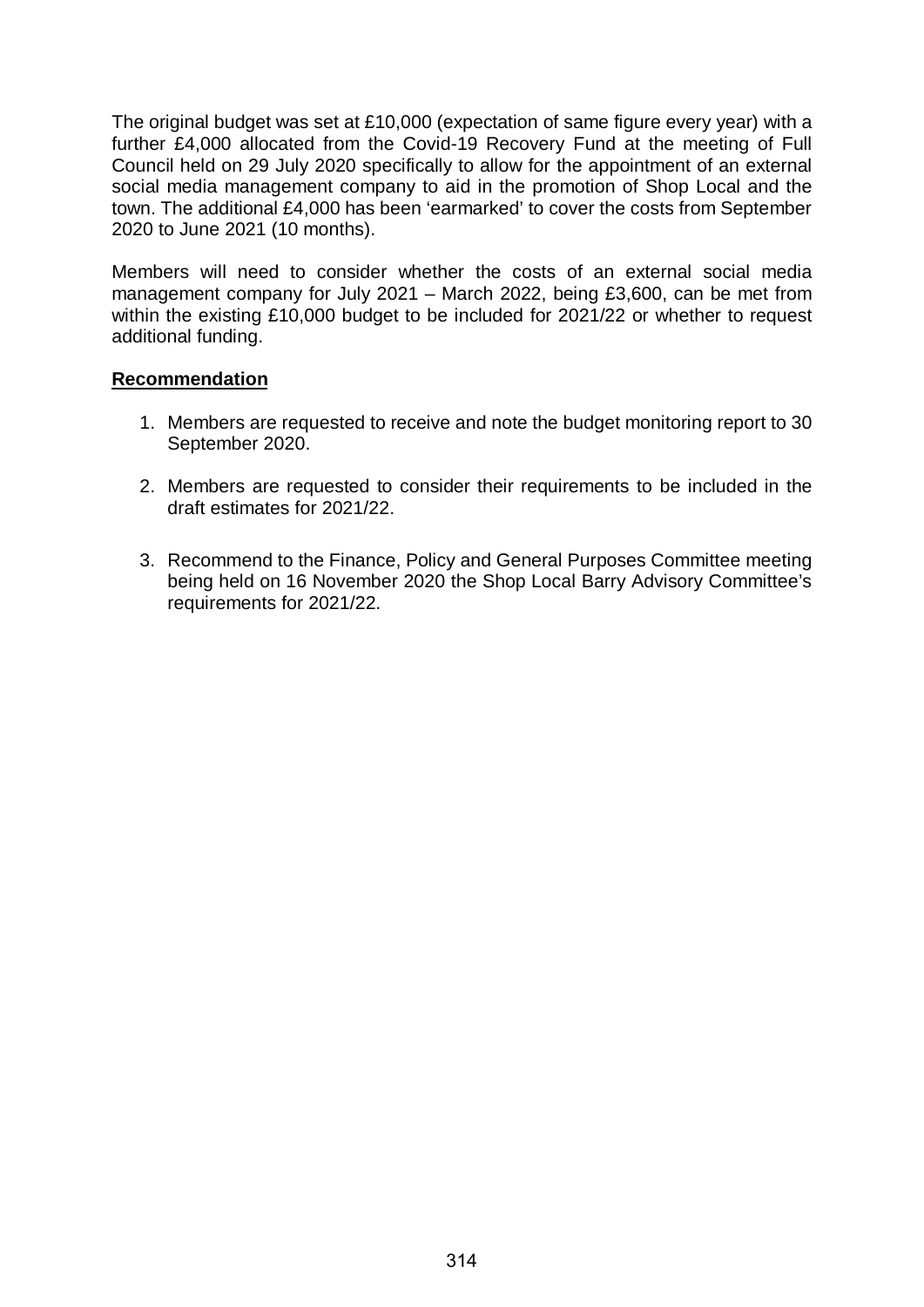|                           |  |  | SHOP LOCAL BARRY 22 OCTOBER 2020 | <b>AGENDA ITEM: 7(i)</b> |
|---------------------------|--|--|----------------------------------|--------------------------|
| <b>ADVISORY COMMITTEE</b> |  |  |                                  |                          |

#### **CHRISTMAS LIGHTS**

#### **Report Author**

Emily Forbes - Chief Officer

#### **Purpose of Report**

To provide members with an update on Christmas Lights for Christmas 2020

#### **Detailed Information**

#### Holton Road Lights

Centregreat have undertaken the bolt checks for Holton Road; there are a couple of adjustments (previously discussed due to the way some lights were positioned last year) which will be addressed but the remaining bolts all tested fine.

This year the Vale of Glamorgan Council is putting up the lights on Town Hall and the Christmas Tree on King Square early (first week of November). I have enquired with Centregreat what the likelihood is of putting our lights up early to coincide with the VOG Council's lights for Holton Road and I am awaiting a response.

#### High Street Lights

There have been a few issues identified unfortunately with High Street lights which pose serious safety issues. The Centregreat team found that all the surrounding brickwork that supports the bolts is starting to crack and it would not be safe to install the cross road features onto these wires unfortunately due to what may happen with the wires failing. To install the cross road features safely in High Street we would need to re-locate the existing fixings and catenary wires due to these issues unfortunately. The weight and windage factors of the features themselves make it unsafe to use them on the existing wires. The wires would be suitable for Icicles due to their lack of weight and windage factors but nothing more than this would be safe at this point.

I am awaiting full report details and photographs and possible solutions from the Centregreat Team, but wanted to update traders as to the current Health and Safety position.

#### **Recommendations**

That members receive and note the report and provide any feedback to the officer.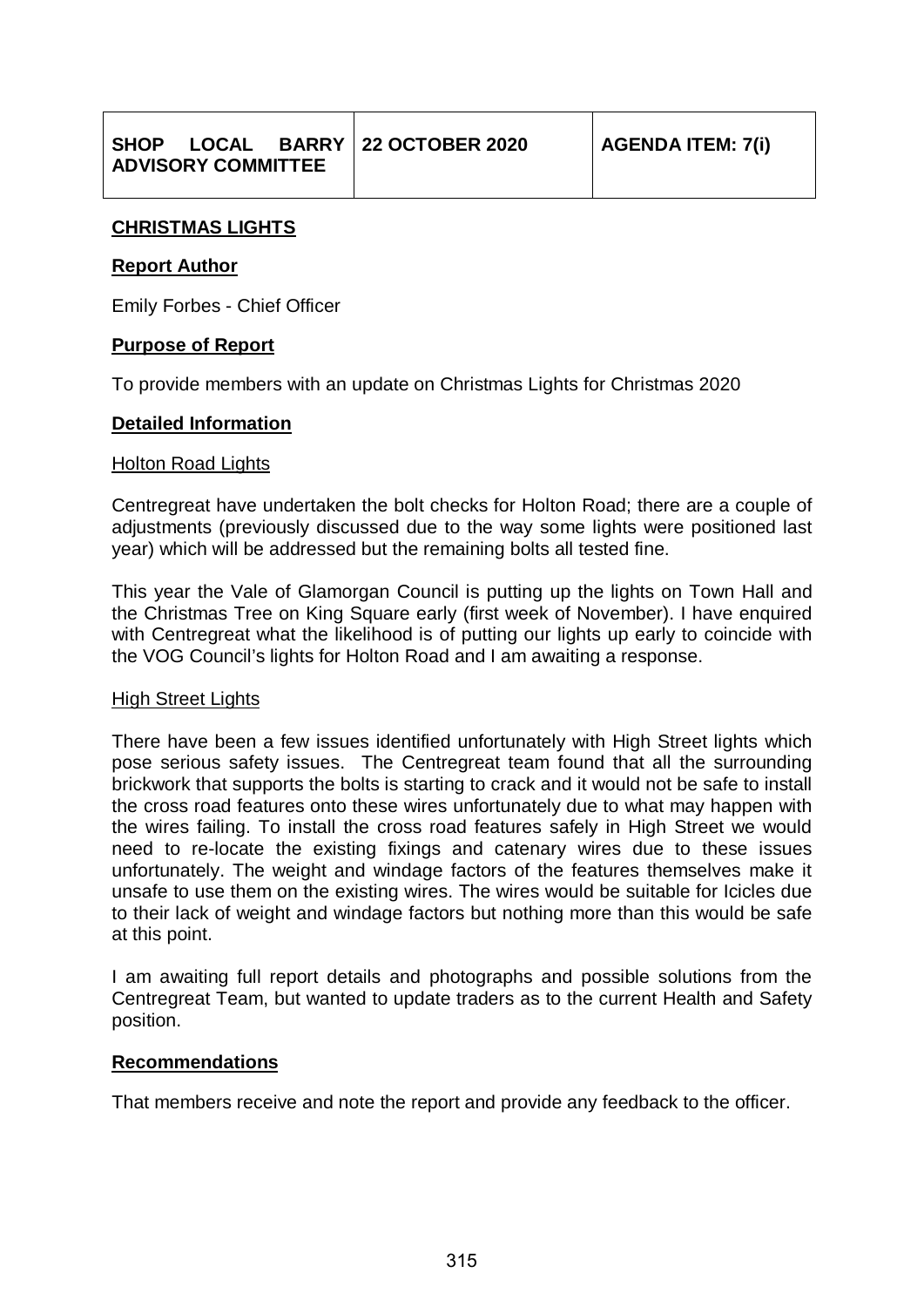#### **COMMUNITY CHOIR CHRISTMAS REQUEST**

#### **Report Author**

Emily Forbes - Chief Officer

#### **Purpose of Report**

To provide members with the detail of an email request received from Barry Community Choir on 15 October 2020

#### **Detailed Information**

#### *Subject: Christmas*

*Hello! I'm contacting you on behalf of Barry Community Choir. As you can imagine we are having a tough time at the moment and have only been able to hold outdoor practices when the weather has been good.*

*We would love the chance to sing carols/festive songs – in the open, and socially distanced – in Kings Square sometime during the Christmas period. If you are agreeable in principle with the idea, we will provide a risk assessment. We envisage approximately 15 – 20 people singing for about half an hour, during the day-time.*

*We hope that we can come to some arrangement with the Council and welcome any comments and advice.*

*Many thanks. Best wishes.*

#### **Recommendations**

That members receive the request and discuss their views in principle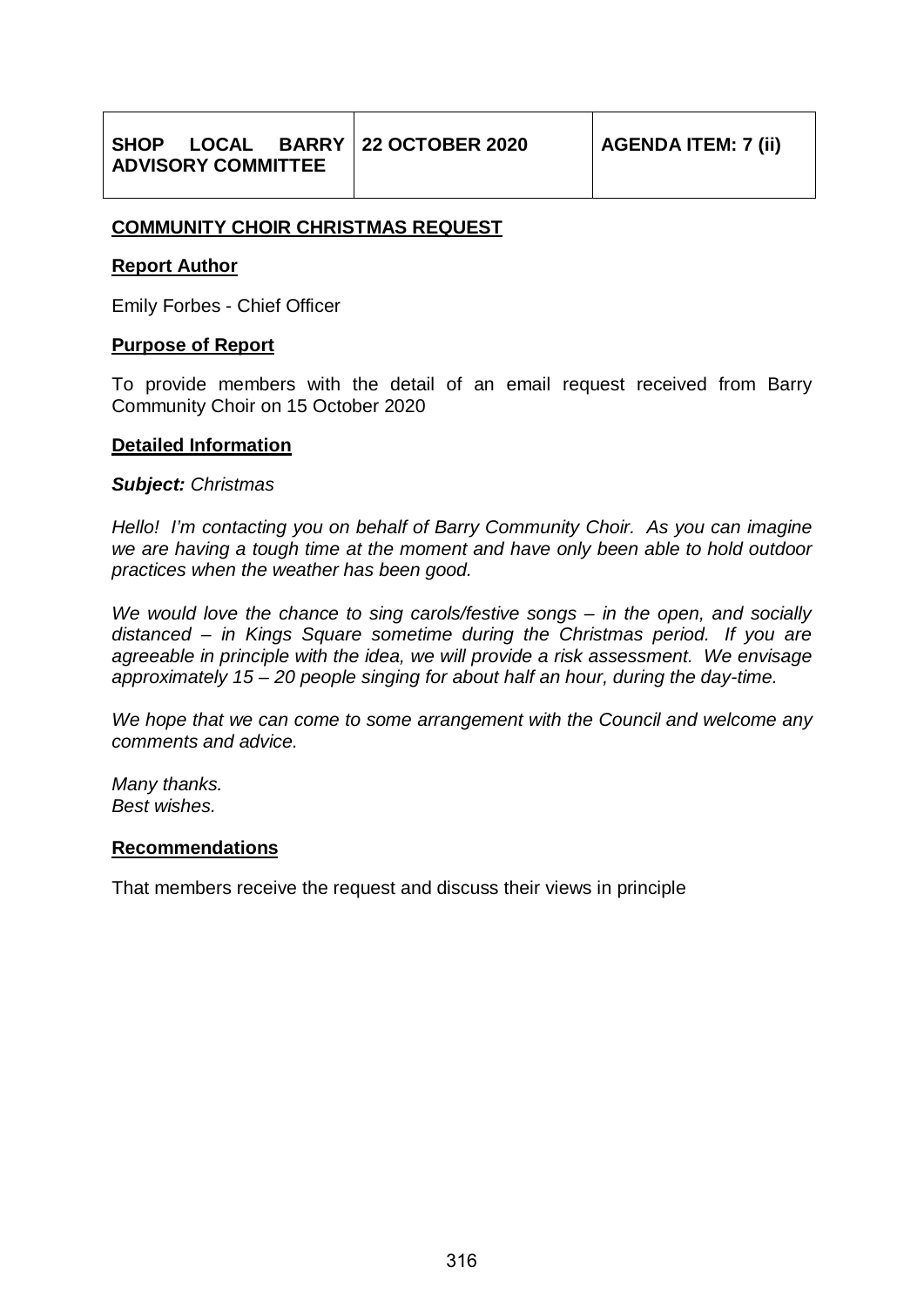# Vale Town Centres Marketing Campaign Briefing

**VALE of GLAMORGAN** 

**BRO MORGANNWG** 

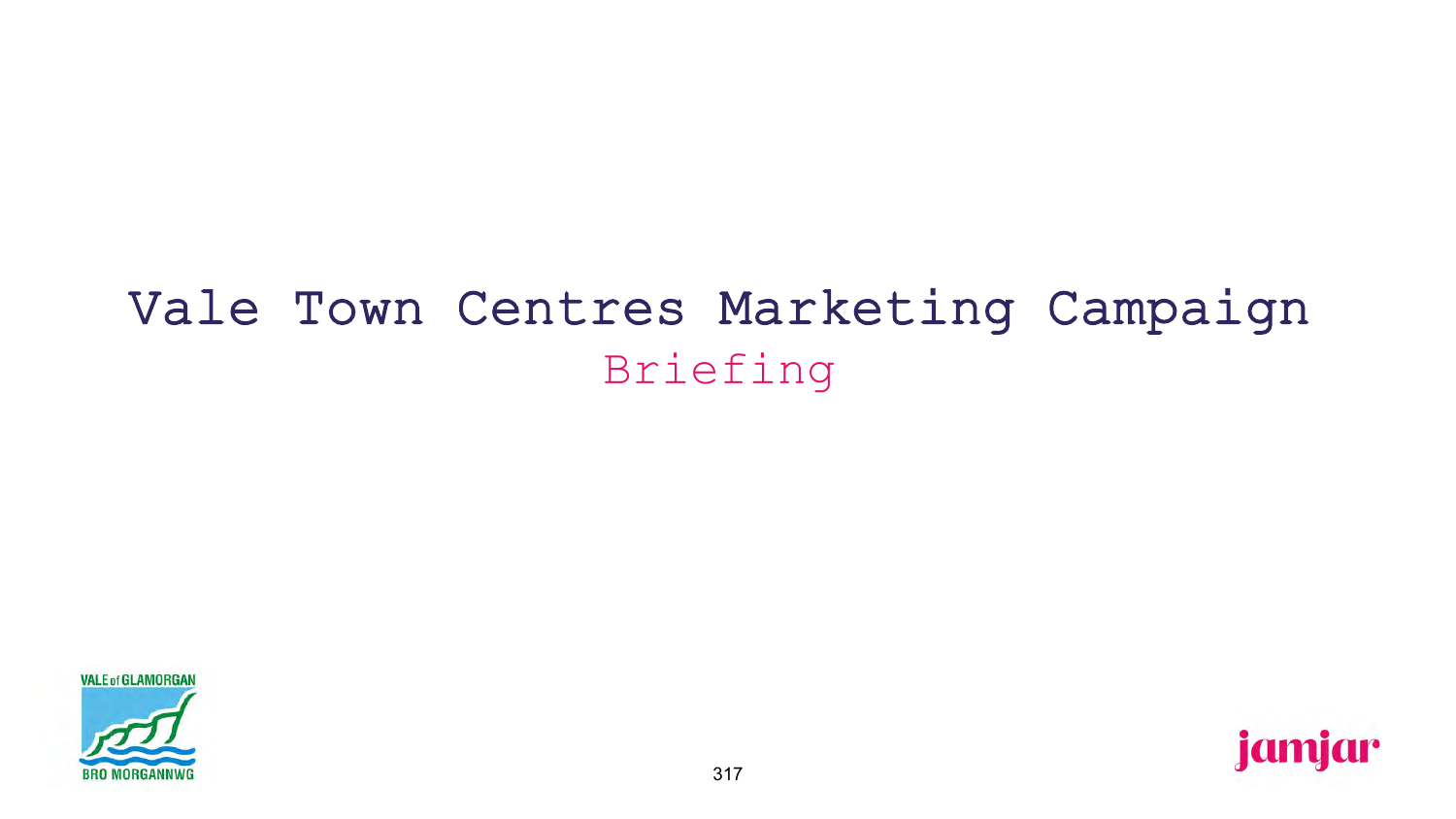## Campaign aim

As a result of the COVID19 pandemic, local communications agency jamjar has been commissioned to implement a strategic marketing campaign to:

- Encourage residents of the Vale of Glamorgan to support their local high street businesses during the coronavirus pandemic by shopping locally.
- Reassure residents that it is safe to shop on their local high street.
- Add value to, and raise awareness of, existing shop local initiatives.



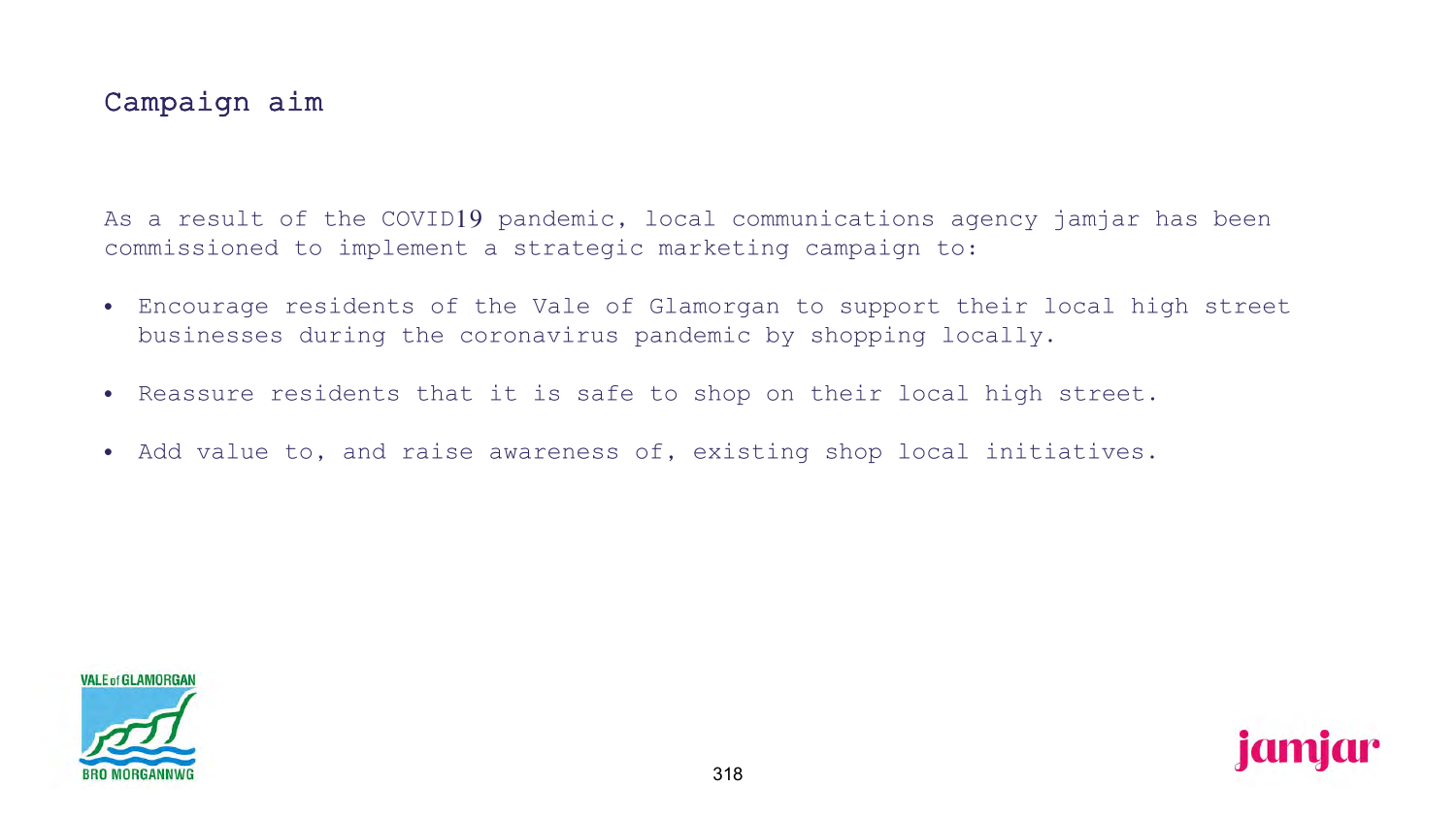## Campaign identity

An overarching identity has been created for the campaign and there is a version for each town. Please use the version relevant to your town.



**VALE of GLAMORGAN** 



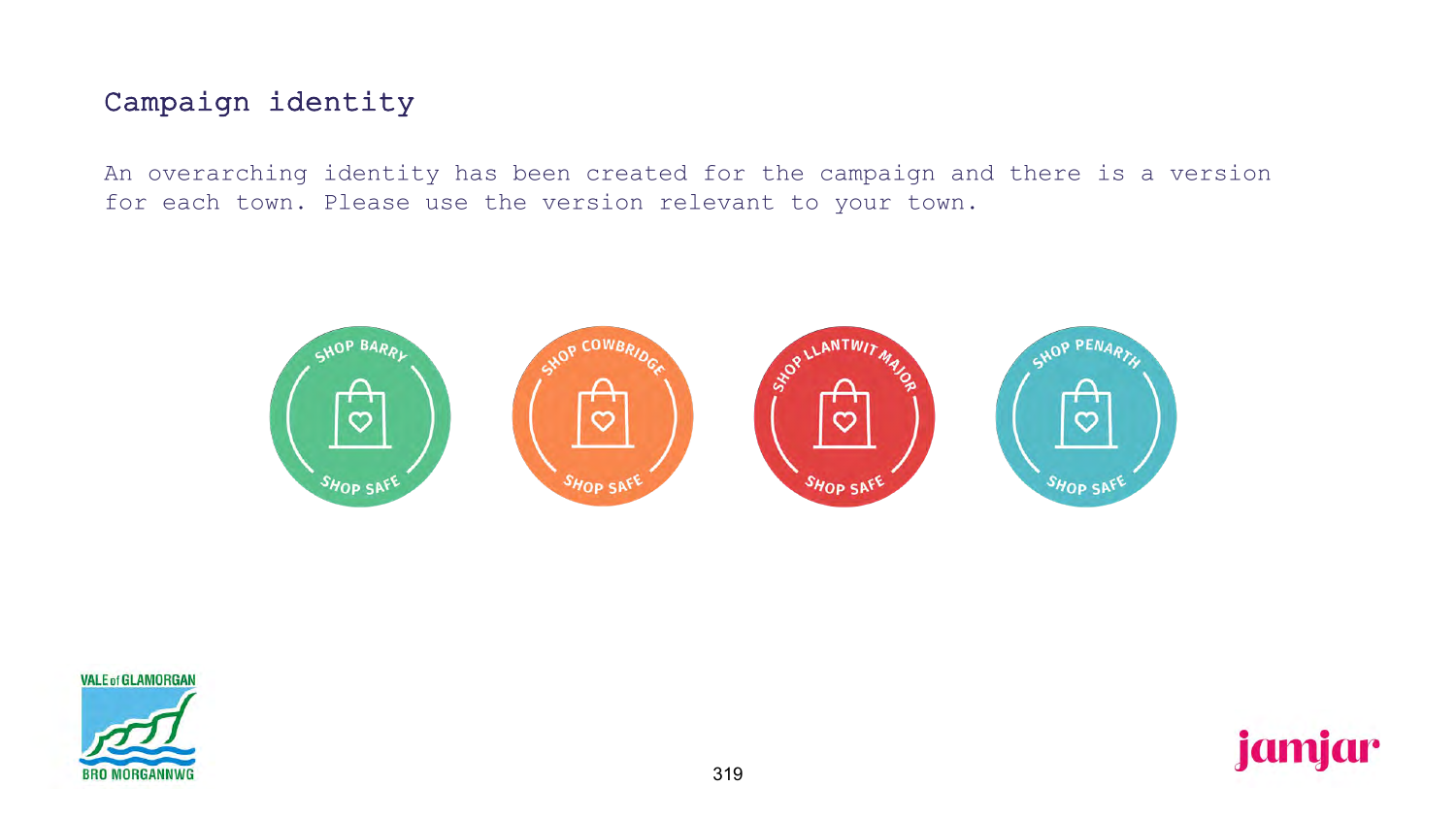## Campaign video

An overarching video featuring traders from each of the four towns has been created to promote the campaign messages. An English and Welsh version of this video is available for you to use.







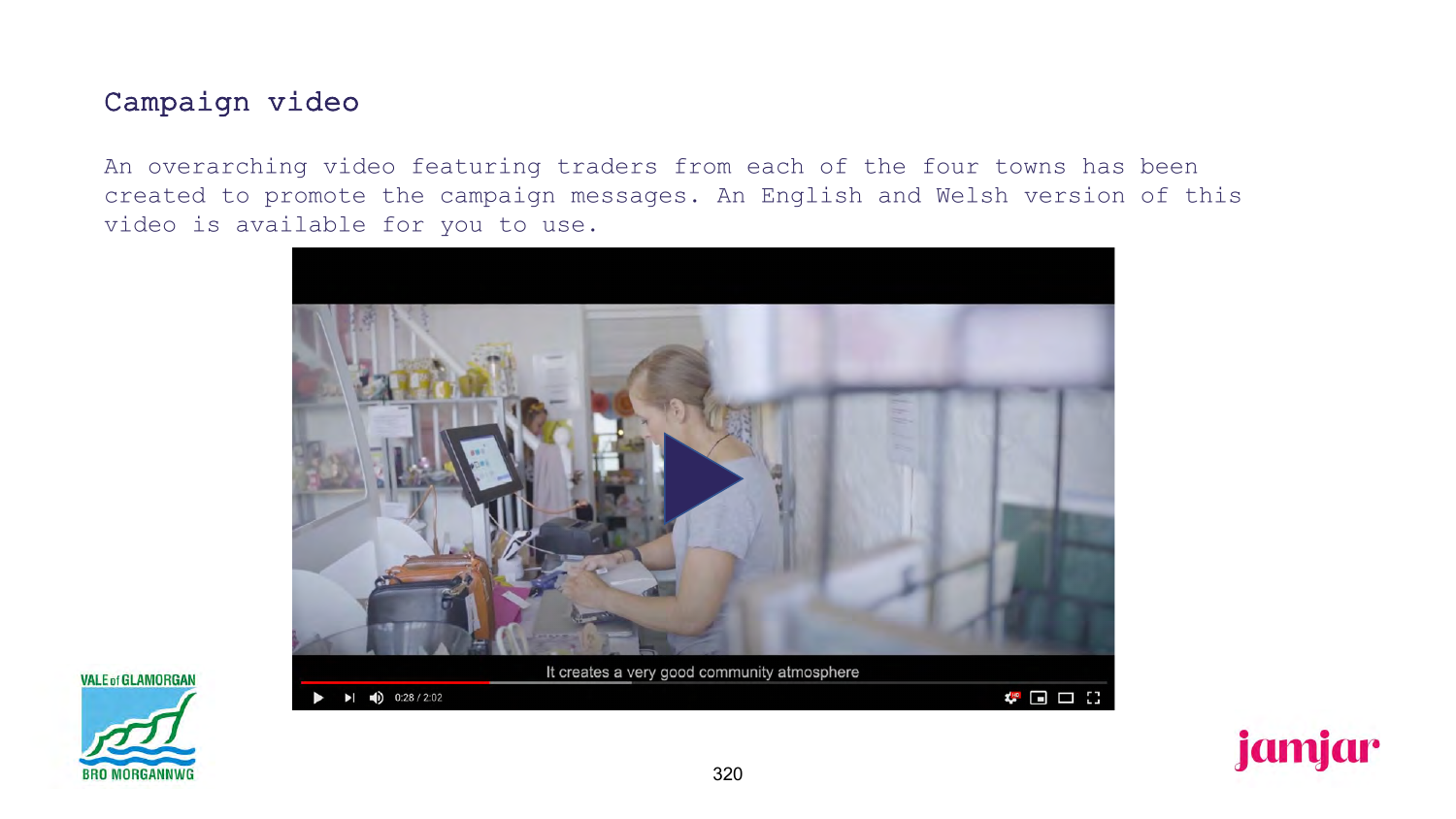## Window stickers

Window stickers featuring your town's campaign identity have been produced for traders to display in their windows. Please do so to grab the attention of passing trade.



**VALE of GLAMORGAN** 



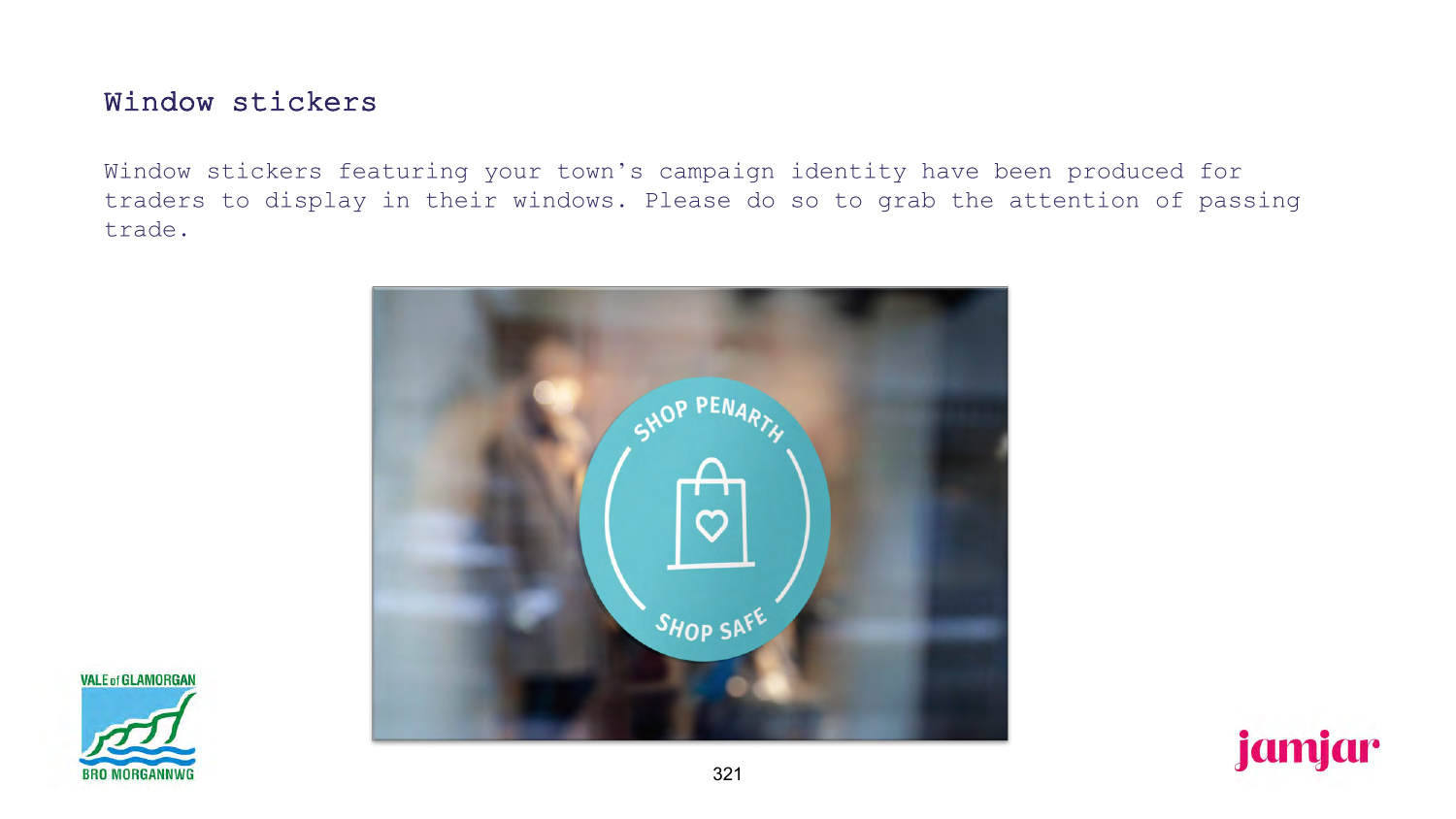## Shopping bags & hand sanitisers

Branded shopping bags & mini hand sanitisers have been produced for you to give out to your customers to help raise awareness of the campaign messages. Hand sanitisers can be refilled in the following locations:

Barry – Awesome Wales Cowbridge – Awesome Wales Llantwit Major – Major Refill Penarth – Foxy's Deli





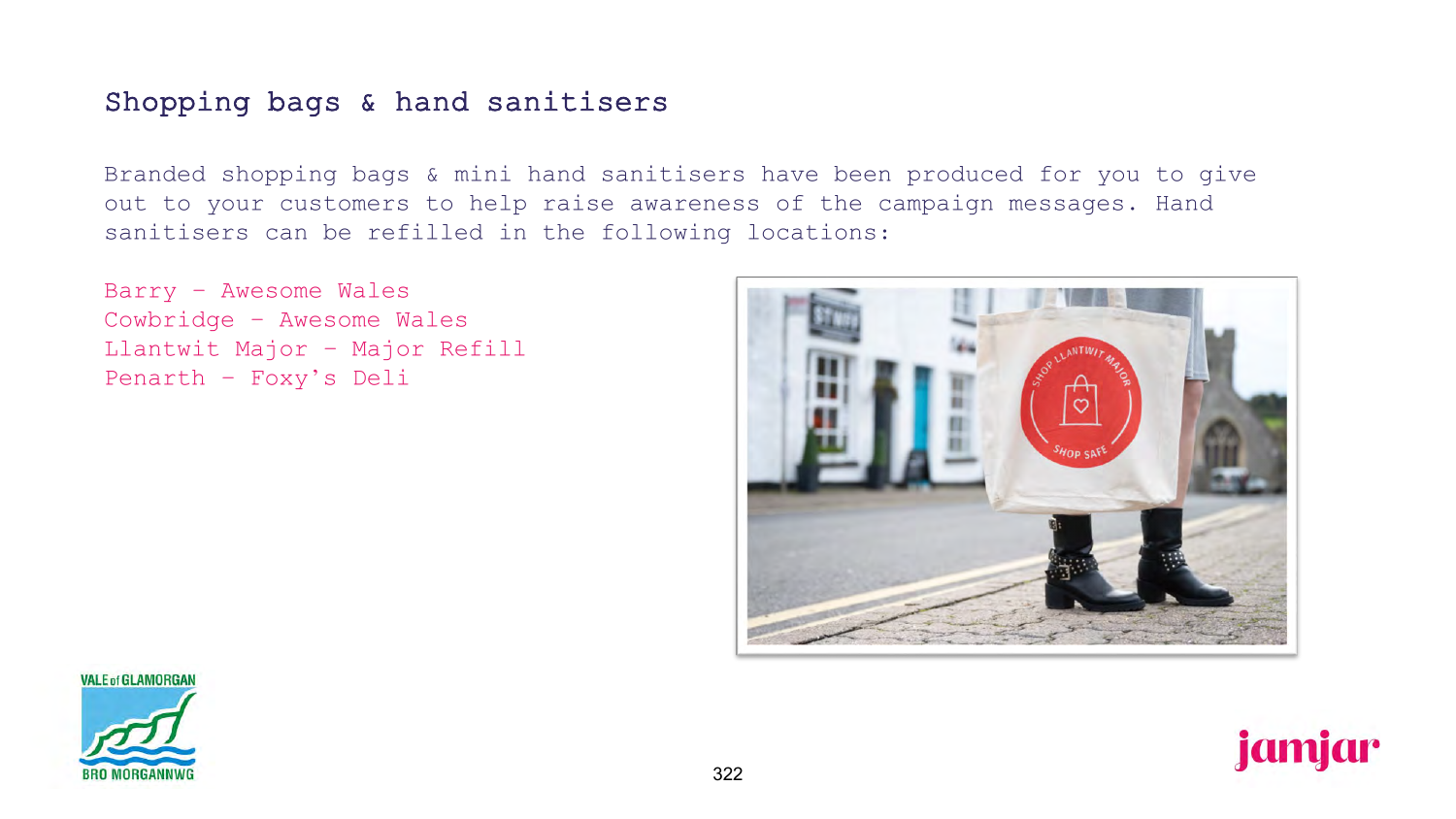### Posters

There are a series of campaign posters which have been created, which we would be grateful if you could display, to reinforce the campaign messages.







**VALE of GLAMORGAN** 



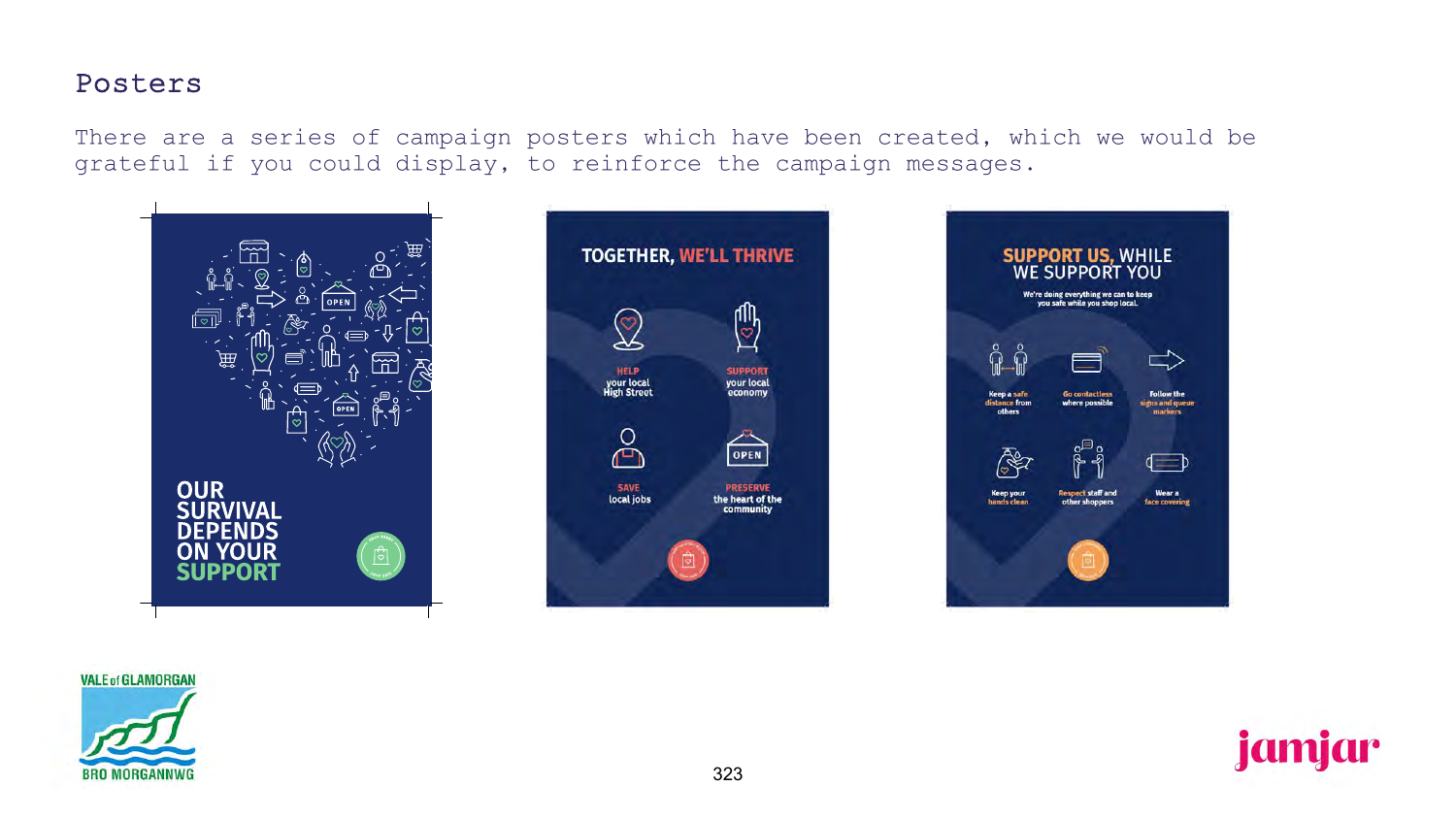## Social media graphics

A set of bilingual social media graphics have been created to support the campaign's launch. These are sized ready for the different social media channels and available for you to download and share. We would be grateful if you could share these posts on your social media channels to raise awareness amongst your following. More graphics will be added to the file as the campaign progresses.



**VALE of GLAMORGAN** 



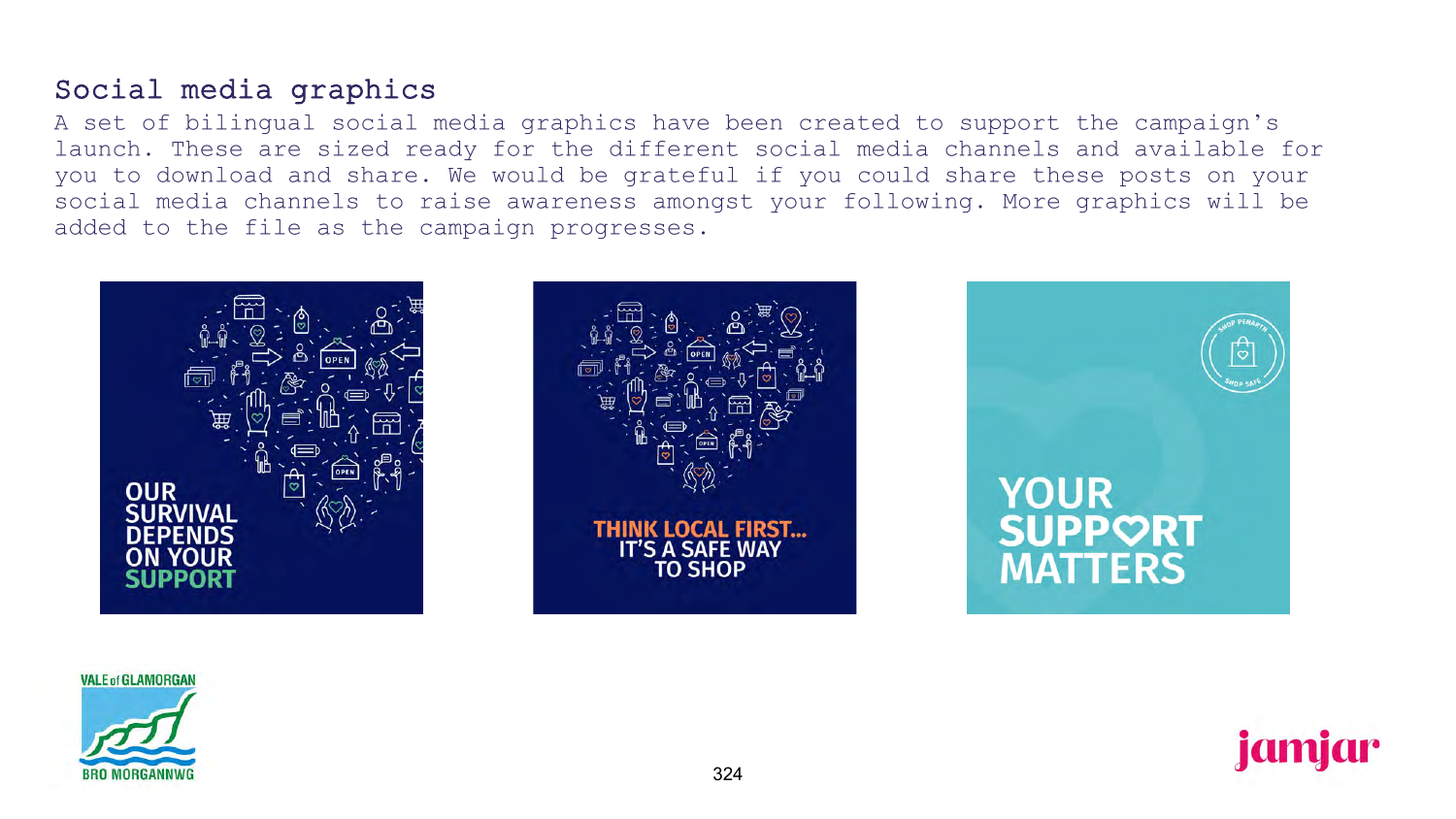## Social media posts

Here are some posts that you could use with the graphics. If you are unsure what to post, please contact jamjar for assistance. When you're posting, please use #ShopVoGShopSafe and your town's local hashtag e.g #ShopBarryShopSafe

- People of [insert town] your high street businesses need your support now more than ever. #Shop[insert town]ShopSafe
- Many high street traders struggled to survive the first lockdown, with a local lockdown now in force, we need your support now more than ever. #Shop[insert town]ShopSafe
- You can do your bit to help your local High Street, support your local economy, save local jobs and preserve the heart of the community. If you need to shop, think local first. #Shop[insert town]ShopSafe
- Need something? Rather than the big online traders or giant chain stores, think local first. #Shop[insert town]ShopSafe
- Your safety is our future. Our future is in your hands. #Shop[insert town]ShopSafe



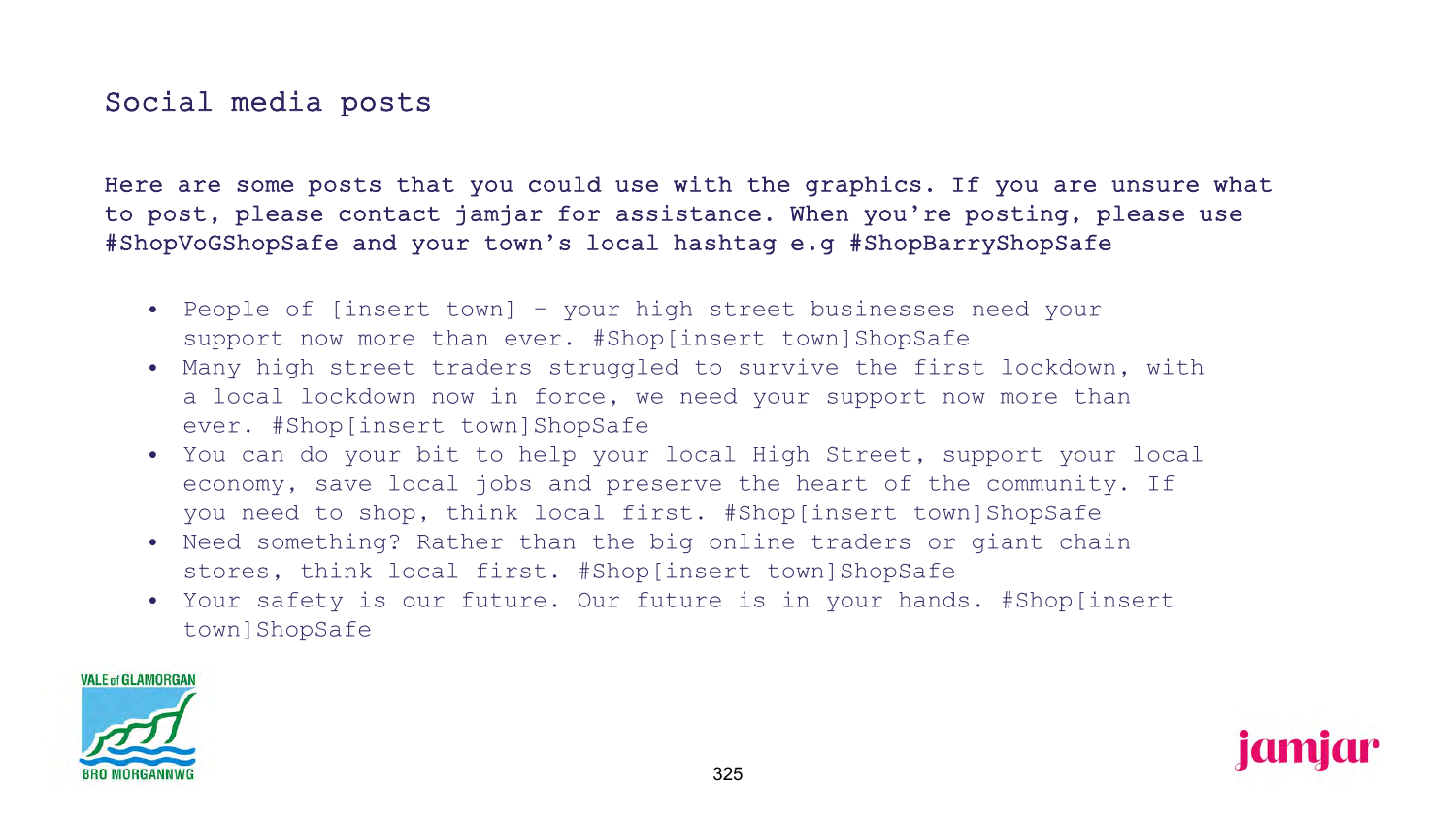## Social media competition

We want to encourage local residents and shoppers to get involved in the campaign so we will be running a social media competition. Details below. Please help raise awareness of these competition with your customers.

- We want to encourage shoppers to snap a pic of themselves on their local high street with their campaign shopping bag.
- We are going to run a social media competition to incentivise people to do this.
- To enter, people will need to share their pic and complete the sentence…I love shopping in [Barry, Cowbridge, Llantwit Major, Penarth] town centre because…and tag in the Vale Town Centre's Facebook or Instagram page.
- There will be a winning pic per town and the winner will receive a £100 shopping voucher to spend in the High Street retailer of their choice.

**VALE of GLAMORGAN** 





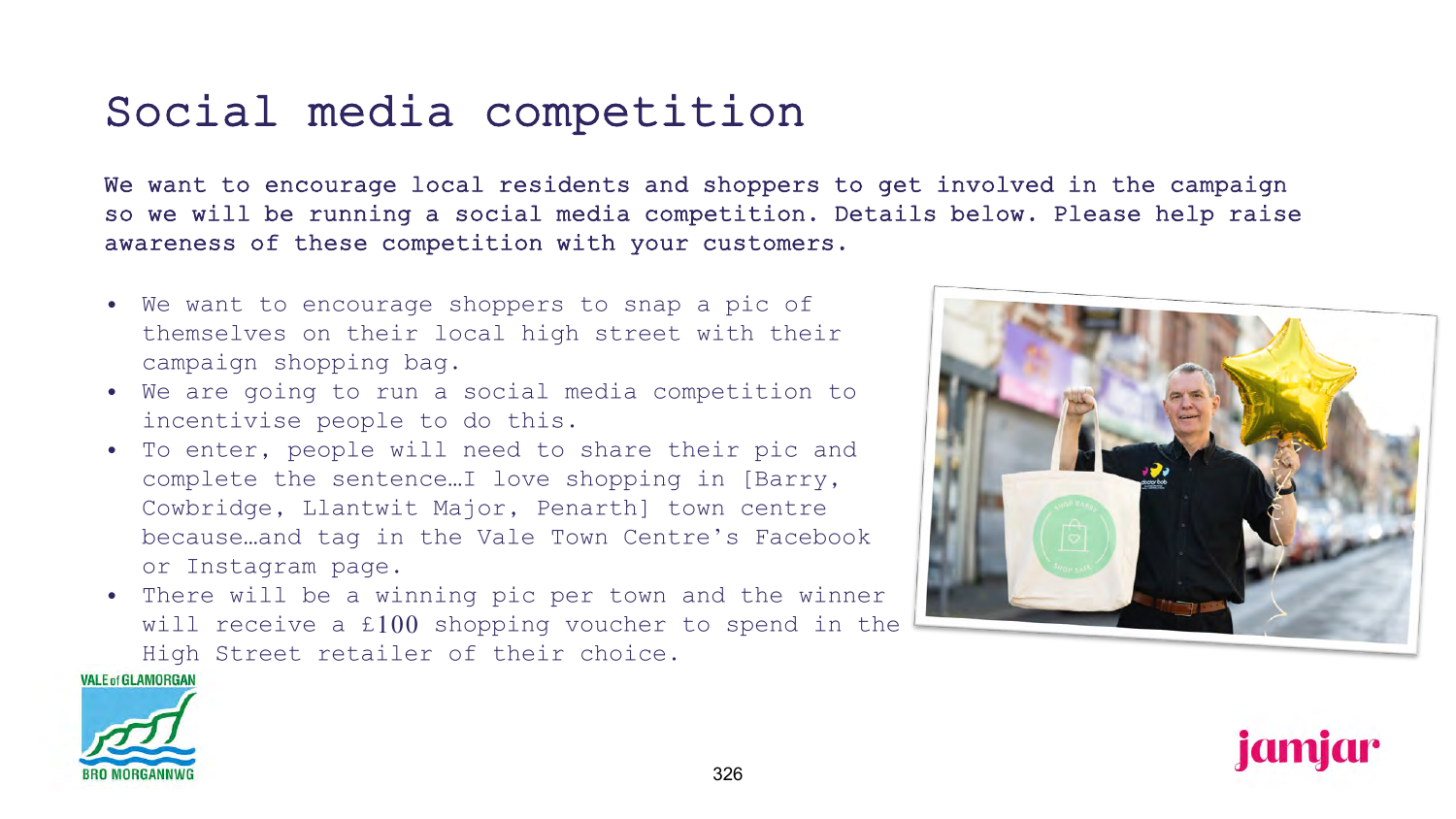## Campaign launch

### What we will be doing…

- Issuing a news story to the local media
- Sharing campaign content to Vale Town Centres social
- Sharing campaign content amongst local Facebook gro
- $\bullet$  Gaining the support of local influencers and blogge
- Boosting campaign content with paid advertising

### What you can be doing…

- Display window stickers and posters in store
- Give out shopping bags and hand sanitisers
- Talk about the campaign with shoppers and raise awareness of the social media competition
- Share the campaign video and social graphics on your social media channels
- Share the content on the Vale Town Centres social channels

#### **VALE of GLAMORGAN**





jamjar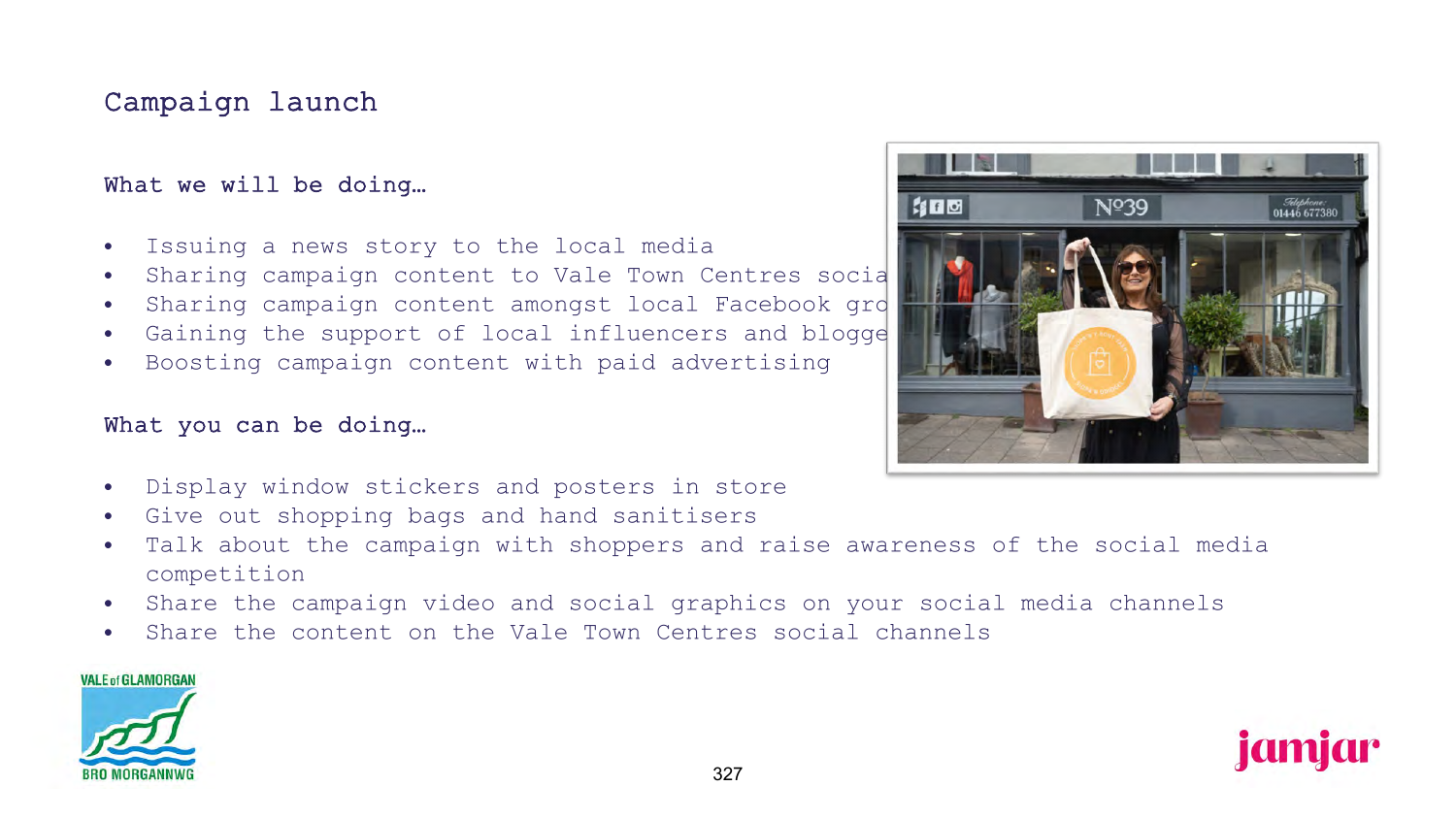## What happens following the launch

The campaign will continue to run until 2021. During this time we want to maintain momentum and reinforce the messages. We will be creating content to share with the media and on social media channels. This will include:

- Profiling local traders and their offering. Please complete the Q&A (on the next slide) and send it back to jamjar in order to be profiled
- Promoting the town and traders' offering to coincide with:
	- o October Halloween/Harvest
	- o November Bonfire Night
	- o November/December Christmas
	- o December Small Business Saturday
	- o January New Year, New You (diet/fitness/detox related)
	- o February Valentine's Day
	- o March Mother's Day
	- o Existing local initiatives such as Totally Local Fiver Fest in Penarth (Shop Penarth initiative)

**WALE OF LAMORGAN**<br>**Please** touch base with jamjar to let them know of any special products, offers, s you are holding.

**Idmidr**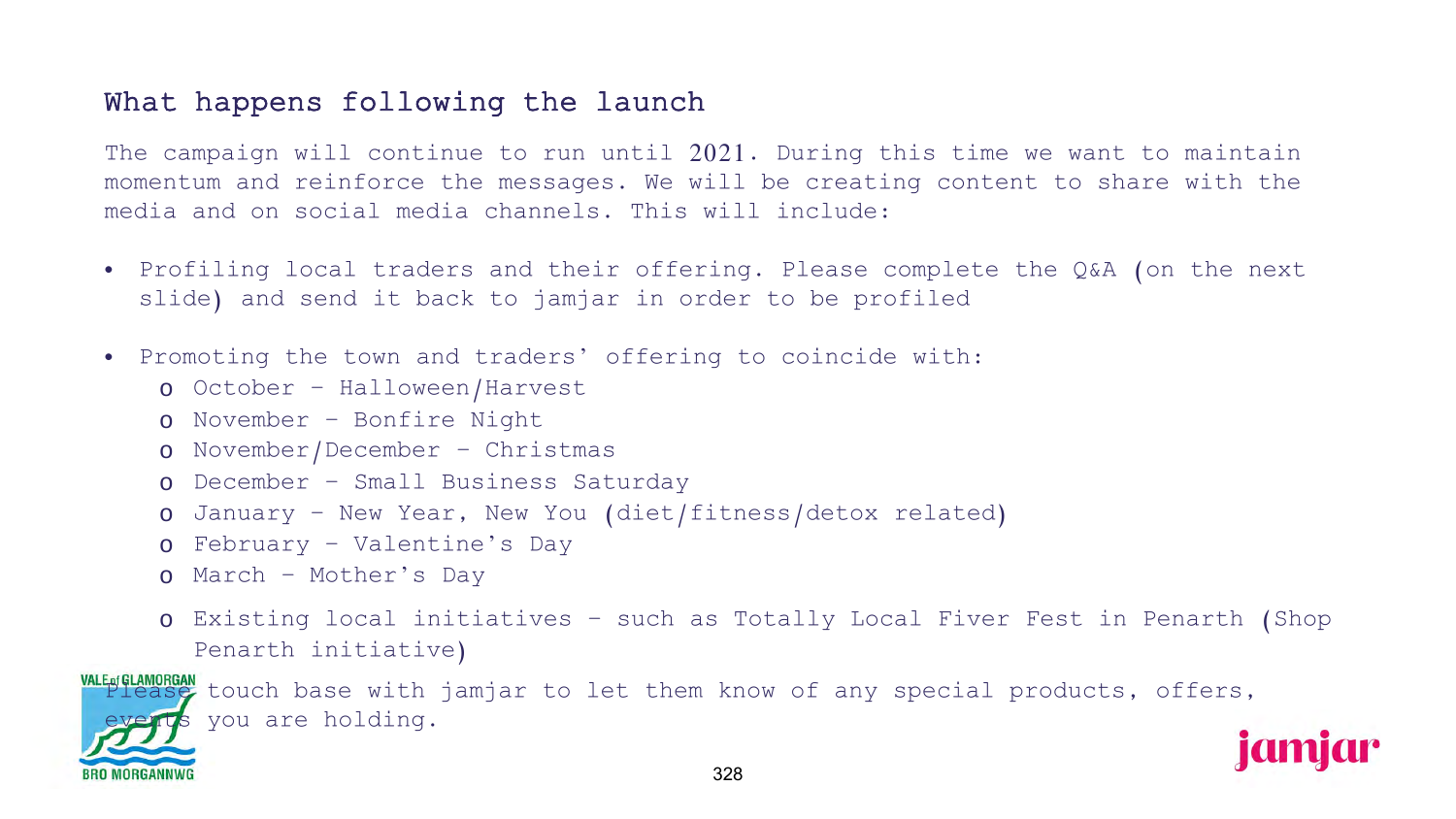## Trader profile Q&A

Please can you complete the Q&A below and email it back with either a pic of you or a pic of your shop to Rhian at jamjar [rhian@jamjar.agency](mailto:rhian@jamjar.agency)

- Name
- Business name?
- Location?
- Please give us a brief description of your business?
- How long has your business been on the high street?
- What's the best thing about your business?
- How has Covid 19 affected your business?
- What changes have you had to make since reopening to ensure the safety of your customers and staff?
- What's your biggest worry about the next couple of months?
- Why is it important for local residents to shop locally and how does it help your business?
- What would you say are the benefits of shopping locally?
- If local residents don't support their local high street, what do you think will be the impact?

If you could say one thing to local residents at this time, what

#### $VALE of GLAMORGAN$  be?